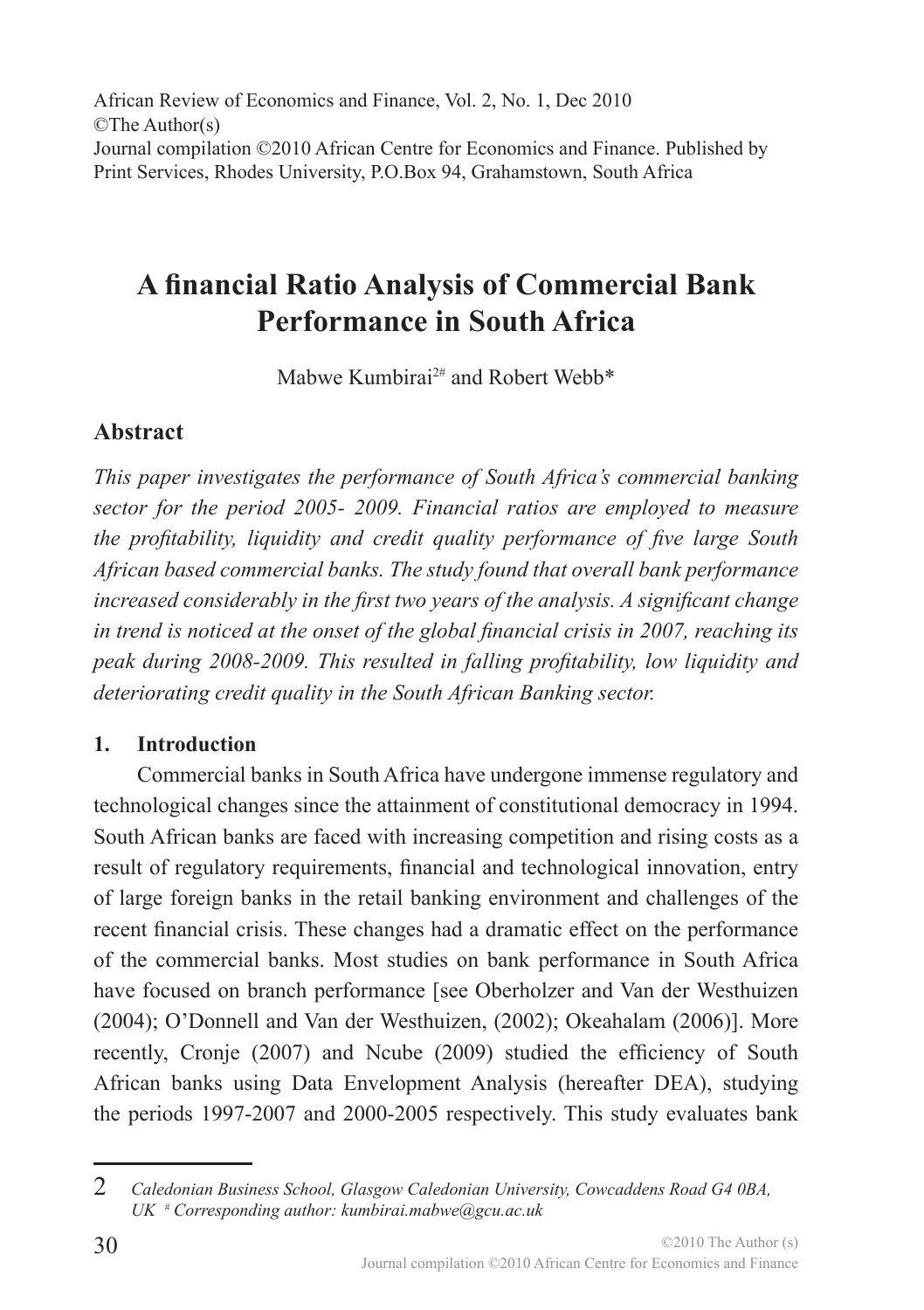performance for the period 2005-2009 using financial ratio analysis (hereafter FRA). The present study is different from earlier studies in two ways: sample coverage and methodology. Covering South Africa's big banks in the period both prior to, and after the 2007 subprime meltdown highlights important changes that have occurred in the banking industry and tease out appropriate policy for improving bank performance. Compared to extant literature we favour FRA because it is effective in distinguishing high performing banks from others, tends to compensates for disparities and controls for any size effect on the financial variables being studied (Samad, 2004). Additionally, financial ratios enable us to identify unique bank strengths and weaknesses, which in itself inform bank profitability, liquidity and credit quality. The rest of the paper is organised as follows: the next section offers background information on the financial system in South Africa. Section 3 outlines the past studies in bank performance. The methodology and data used are described in section 4. Section 5 presents and analyses the results and section 6 concludes.

#### **2. Banking in South Africa**

While ranked in the top 20 of world economies by size, the South African economy remain relatively small accounting for less than 1 per cent of global GDP (Baxter, 2008). Despite being small by global standards, South Africa is the economic powerhouse of Africa, leading the continent in industrial output and mineral production and generating a large proportion of Africa's electricity (Brand, 2009). South Africa's economic performance during the first decade of freedom was impressive, with favourable external environment and strong domestic demand helping raise GDP growth to 5 % on average in 2004–2007 and lowering the unemployment rate by 5% (Ramcharan, 2009).

The consistent performance ensured by a prolonged economic expansion, supported by prudent economic policies and improving macroeconomic fundamentals resulted in low inflation, high commodity prices and increased investor confidence. In such favourable economic conditions, the banking sector played an essential role in the economic growth of the country. However, the global financial crisis of late 2007 sharply changed the outlook for an already slowing economy and South Africa was not immune to the impact of the global financial crisis-induced economic slowdown (Baxter, 2008). Slower economic growth in key export markets, lower commodity prices and a slowdown in capital flows to developing countries had a negative impact on the South African economy. Negative growth was experienced in the fourth quarter of 2008 and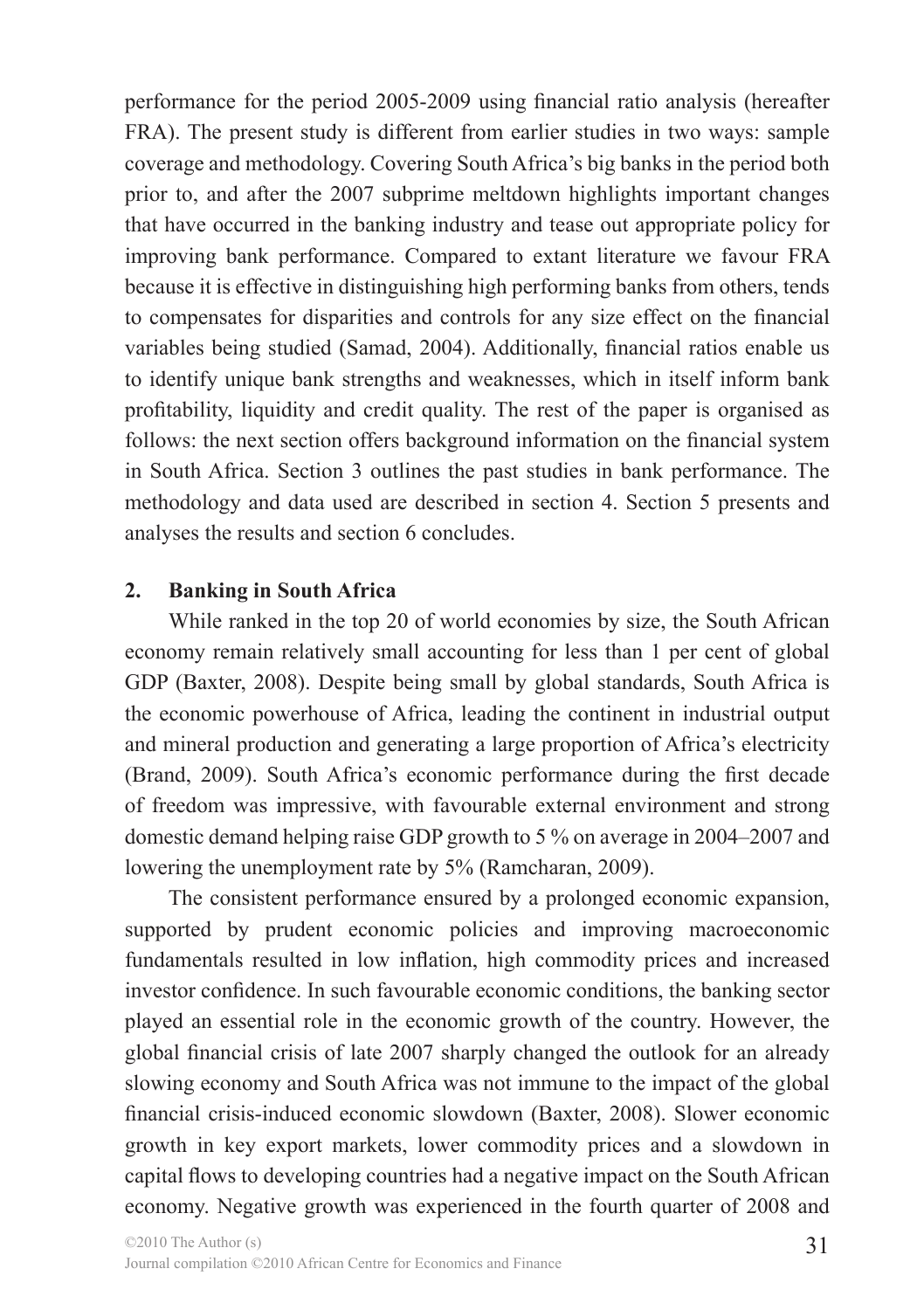the South African economy officially entered into a recession in the first quarter of 2009 (SARB, 2009). The table below shows the South African economic indicators for the period 2005-2009. The real GDP growth has been increasing since 2000. The growth rate was 5.3% for 2006 before falling to 5.1% in 2007 when the financial crisis started. However as can be seen, the growth rate then drastically fell to 3.1% for 2008 before settling on a negative 1.8 % in 2009 reflecting the above mentioned effects of the financial crisis on the South African economy GDP growth. Inflation, which has remained outside the 3–6 % target band since 2007, peaked to 11.5% in 2008 as shown in table 1.

|                                                        | 2005 | 2006   | 2007   | 2008   | 2009   |
|--------------------------------------------------------|------|--------|--------|--------|--------|
| Real GDP                                               | 5.0  | 5.3    | 5.1    | 3.1    | $-1.8$ |
| CPI (annual average)                                   |      | 4.7    | 7.1    | 11.5   | 7.4    |
| CPIX (end of period) 1                                 |      | 5.0    | 8.6    | 10.3   | Na     |
| Unemployment rate (percent)                            |      | 25.5   | 22.7   | 21.9   | 24.9   |
| Broad money (end of period)                            | 20.5 | 22.5   | 23.6   | 14.8   | 7.9    |
| National government budget balance<br>(percent of GDP) |      | 0.4    | 0.8    | $-0.7$ | $-4.4$ |
| National government debt (percent of<br>GDP)           |      | 33.0   | 28.5   | 27.3   | 30.2   |
| External current account balance<br>(percent of GDP)   |      | $-6.3$ | $-7.3$ | $-7.4$ | $-4.4$ |
| External debt (percent of GDP)                         | 19.0 | 22.1   | 26.6   | 25.9   | 27.3   |
| Gross reserves                                         | 2.9  | 3.1    | 3.7    | 4.6    | 4.5    |
| US Dollar exchange rate (rand per u.s.<br>dollar       |      | 6.97   | 6.81   | 9.53   | Na     |

Table 1: South Africa's Key Economic Indicators

Sources: South African Reserve Bank; IMF, International Financial Statistics; and IMF Staff projections. Since January 2009, a reweighed and rebased CPI replaced the previously used CPIX (the consumer price index excluding the interest on mortgage loans) as the targeted measure of inflation.

Despite the apparent worsening of the economic indicators, South Africa maintained strong macro-fiscal stabilization measures and had progressed on several socio-economic fronts before the crisis<sup>1</sup> hence the economy's resilience to the global financial crisis. Consequently, for an open economy intricately woven into the 'fabric' of the global economy, South Africa weathered the global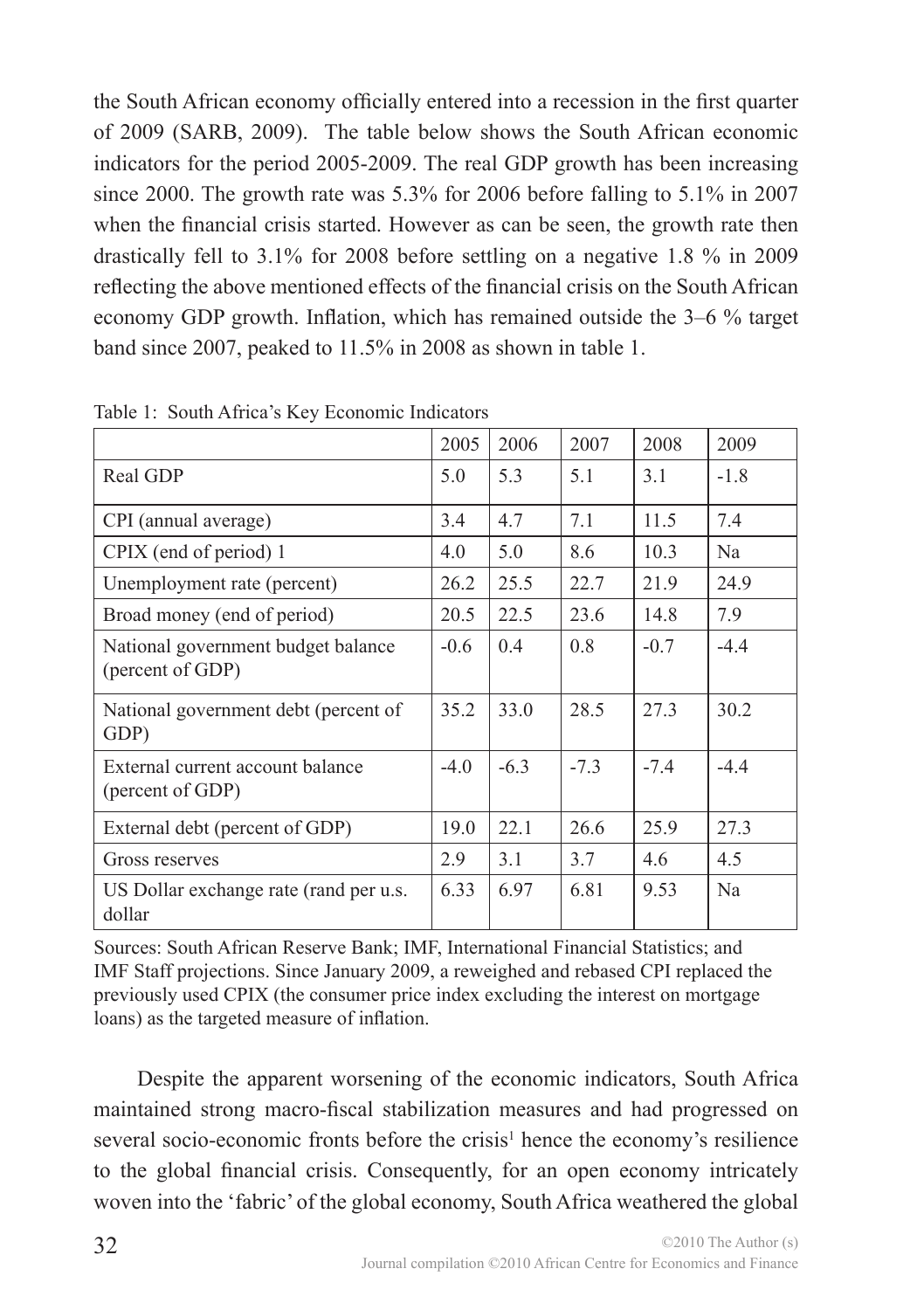crisis relatively well compared to other countries in the region (Baxter, 2008).

South Africa's 1994 transition from apartheid to constitutional democracy has been one of the most important political achievements of its time. The safe political and business environment resulting from the attainment of democracy opened up opportunities for new domestic entrants to the banking system (Van der Walt, 1998). The biggest increase in new bank registrations was in 1996, when registrations rose from 35 to 44. However, this was followed by the biggest shakeout during 1999 when these banks faced liquidity pressures which saw them exiting the banking system (Mboweni, 2004). Between 1996 and 2004 more than half of these banks disappeared, including Saambou in 2002 when, like a few other small banks, it was denied access to lender-of last resort facilities (Gilbert *et al*, 2009). Mboweni, (2004) has argued that the downward spiralling of the small and medium banks was due to consolidation in the banking sector rather than failure of the small and medium banks. A fact also supported by Gilbert *et al*, (2009:68) who states that the change in the banking scene was as a result of the ''rationalisation of the banking system whereby organisational specific, functional specialisation was replaced by functional diversification within multifunction institutions''.

The socio-political changes led to structural changes in the banking sector as well as the delivery of financial services. The political transformation, relaxation of exchange controls and liberalisation of the economy resulted in South Africa increasingly becoming an important financial centre (Mboweni, 2004; Murinde, 2009). Such financial liberalisation did not only bring greater competition for traditional domestic banks but also improved the quality and availability of financial services in South Africa. In September 2004 Barclays announced its intention to acquire a majority shareholding in ABSA, South Africa's second largest bank. This event signalled the UK banking giant's return to banking in South Africa having been forced out by economic sanctions and political instability in 1986. These events signified the reintegration of the South African domestic economy into the global environment evidenced by the relaxation of the exchange controls and the provision of financial services to the poor, nonwhite population that was practically excluded from the formal financial services in the apartheid era (Napier, 2006).

The South African banking industry is also characterised by international links through correspondent banking relations with off-shore banks and international institutional investments in domestic banks. Therefore, regulation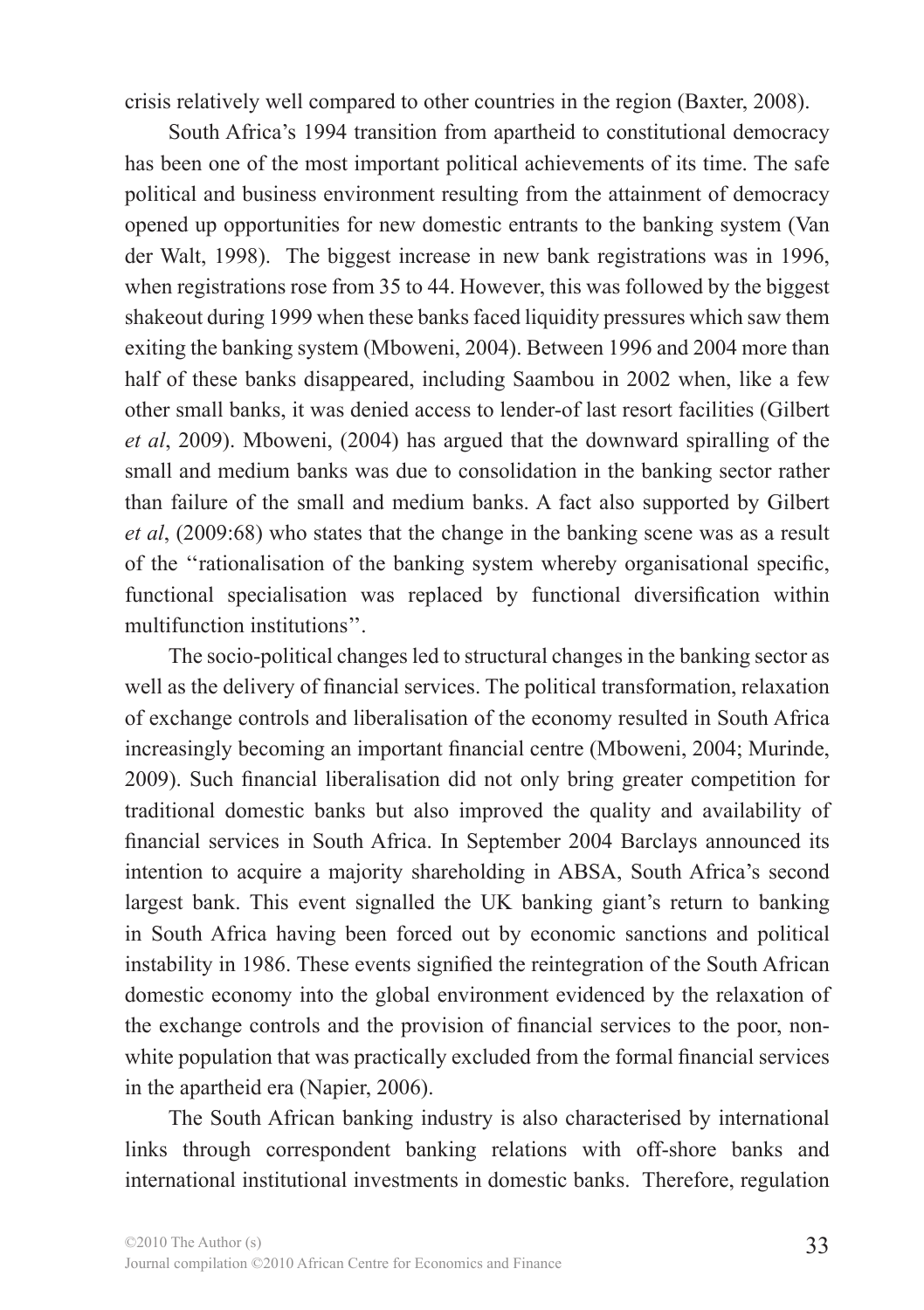and supervision of banking is still an issue, especially with respect to financial innovations such as derivative instruments and in light of the 2007-2009 global financial crisis (Murinde, 2009). The 1990 Banks Act was amended in 2008, to align the South African banking legislative framework with the principles of Basel II. Banking regulation is aimed at a balance between enhanced stability of the banking sector and the costs of reduced competition, struck by successive rounds of bank regulation (Gilbert *et al*, 2009). Generally, South Africa's approach to financial system stability places considerable reliance on private and market forces to achieve financial system stability with Rossouw (2009) arguing that any government intervention would be at the minimum level and only needed to contain systemic risk.

At the heart of the South African banking system is the South African Reserve Bank (SARB), established in 1921. As at the end of 2009 the banking sector consisted of 12 locally controlled banks, 6 foreign controlled banks and 2 mutual banks (SARB, 2009). Further, the banking sector has 42 international banks with authorised representative offices in South Africa. The banking sector is highly concentrated with the largest four banks holding 86.4% of the total industry assets (SARB, 2009; Greenberg and Simbanegavi, 2009). Most economists would analyse the level of concentration in a banking industry using indicators such as Herfindahl–Hirschman Index, N-firm concentration ratio and Learner's index of monopoly (Calem and Carlino, 1991). An H-index above 0, 18 represents a highly concentrated industry that goes some way to indicating the presence of an oligopoly. An 'oligopoly' can be defined as an imperfectly competitive market structure in which a few institutions dominate the industry. Such a description may fit the South African banking industry whose index has been above 0.18 since 2005 (SARB, 2009).

 Although the South African banking sector has been relatively insulated from the direct impacts of the global financial-sector crisis through appropriate monitoring and supervision of the domestic banking sector, the negative contagion effects of the crisis had a negative effect on bank balance sheets (SARB, 2008: 2009). The aggregated balance sheet of the banking sector in South Africa equalled R1 677 billion in 2005. The sector's balance-sheet size then grew to R3 177 billion 2008 (135,  $4\%$  of GDP), followed by a decline in asset growth during 2009, ending the year at R2 967 billion (118, 5 % of GDP). Banking sector assets comprise mainly loans and advances, followed by derivative financial instruments. Home loans and term loans represent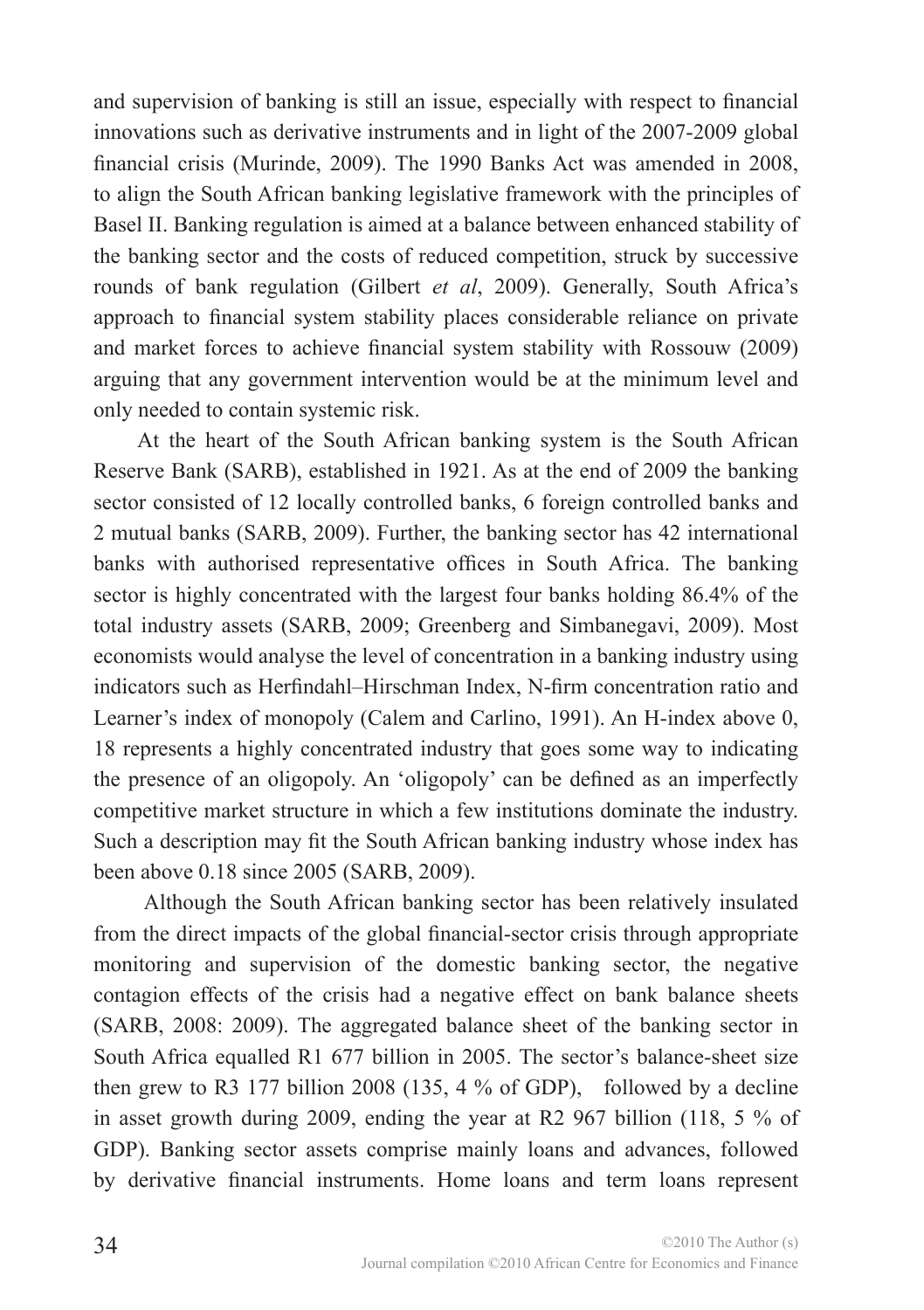approximately 52% of the total assets while commercial mortgages represent 9.7%. On the liabilities side, deposits constitute a significant percentage of banking-sector liabilities amounting to 79, 6 % in 2008 and 85, 4 % in 2009. Deposits by corporate customers which constitute the largest portion of bankingsector deposits amounted to 42, 5 % in 2009, followed by retail customers and bank deposits, which accounted for 22, 3 % and 13, 7 %.

#### **3. Previous research on bank performance**

The measurement of bank performance particularly commercial banks is well researched and has received increased attention over the past years (Seiford and Zhu, 1999). There have been a large number of empirical studies on commercial bank performance around the world (see Yeh, 1996; Webb, 2003; Lacewell, 2003; Halkos and Salamouris, 2004; Tarawneh, 2006). However, little has been done on bank performance in South Africa. However, with the deteriorating health of the banking institutions and the recent surge of bank failures as a result of the current global financial crisis, it is justified that bank performance receives increased investigation from both scholars and industry specialists.

There are two broad approaches used to measure bank performance, the accounting approach, which makes use of financial ratios and econometric techniques. Traditionally accounting methods primarily based on the use of financial ratios have been employed for assessing bank performance (Ncube, 2009). However, the limitations of this method coupled with advances in management sciences have led to the development of alternate methods such as non-parametric DEA and parametric Stochastic Frontier Approach (hereafter, SFA) (Berger and Humphrey, 1997).

Berger & Humphrey (1997) assert that the whole idea of measuring bank performance is to separate banks that are performing well from those which are doing poorly. They further indicated that, "evaluating the performance of financial institution can inform government policy by assessing the effects of deregulation, mergers and market structure on efficiency" (p175). Bank regulators screen banks by evaluating banks' liquidity, solvency and overall performance to enable them to intervene when there is need and to gauge the potential for problems (Casu *et al,* 2006). On a micro‐level, bank performance measurement can also help improve managerial performance by identifying best and worst practices associated with high and low measured efficiency.

This brief review will focus upon studies on South Africa and other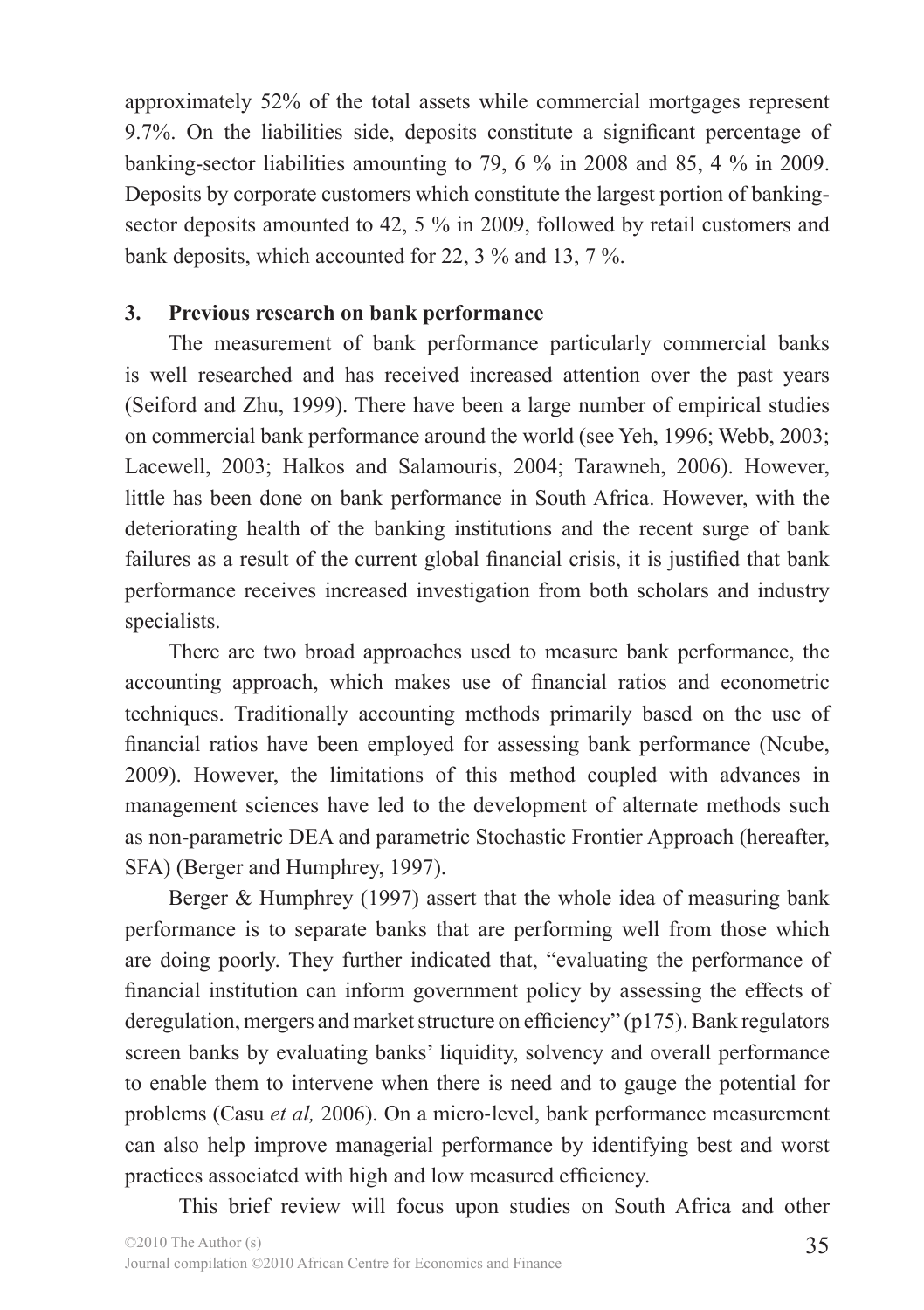emerging economies. When looking to improve their performance, banks compare the performance of their peers and evaluate the trend of their financial performance over time. Tarawneh (2006) in his study measured the performance of Oman commercial banks using financial ratios and ranked the banks based on their performance. The study utilised FRA to investigate the impact of asset management, operational efficiency and bank size on the performance of Oman commercial banks. The findings indicated that bank performance was strongly and positively influenced by operational efficiency, asset management and bank size.

In the Gulf, Samad (2004) investigated the performance of seven locallyincorporated commercial banks during the period 1994-2001. Financial ratios were used to evaluate the credit quality, profitability, and liquidity performances. The performance of the seven commercial banks was compared with the banking industry in Bahrain which was considered a benchmark. The article applied a Student's *t*-test to measure the statistical significance for the measures of performance. The results revealed that commercial banks in Bahrain were relatively less profitable, less liquid and were exposed to higher credit risk than the banking industry, in which wholesale banks are the main component.

Kiyota (2009) in a two- stage procedure investigated the profit efficiency and cost efficiency of commercial banks operating in 29 Sub-Saharan African countries during 2000-2007. The article employs the SFA for the estimation of profit and cost efficiency, financial ratios and the Tobit regression to provide cross-country evidence on the performance and efficiency of African commercial banks. The findings based on a range of performance ratios as well as stochastic cost and profit frontier estimation, suggest that foreign banks tend to outperform domestic banks in terms of profit efficiency as well as cost efficiency. The results are also in line with the research by Kirkpatrick *et al* (2007) who used a sample of 89 banks from Sub-Sahara African countries for the period 1992-1999 and found that banks are on average 67% profit efficient and 80% cost efficient, as indicated by the results from both the distribution free approach and SFA methods.

O'Donnell and Van der Westhuizen (2002) measured the efficiency of a South African bank at branch level. Their main focus was investigating branches which were performing well and those that were doing badly, where efficiency could be improved. They found that many branches were operating on a scale that is too small and could increase their operational scales thereby improving the overall efficiency of the bank. In a similar approach, Okeahalam (2006)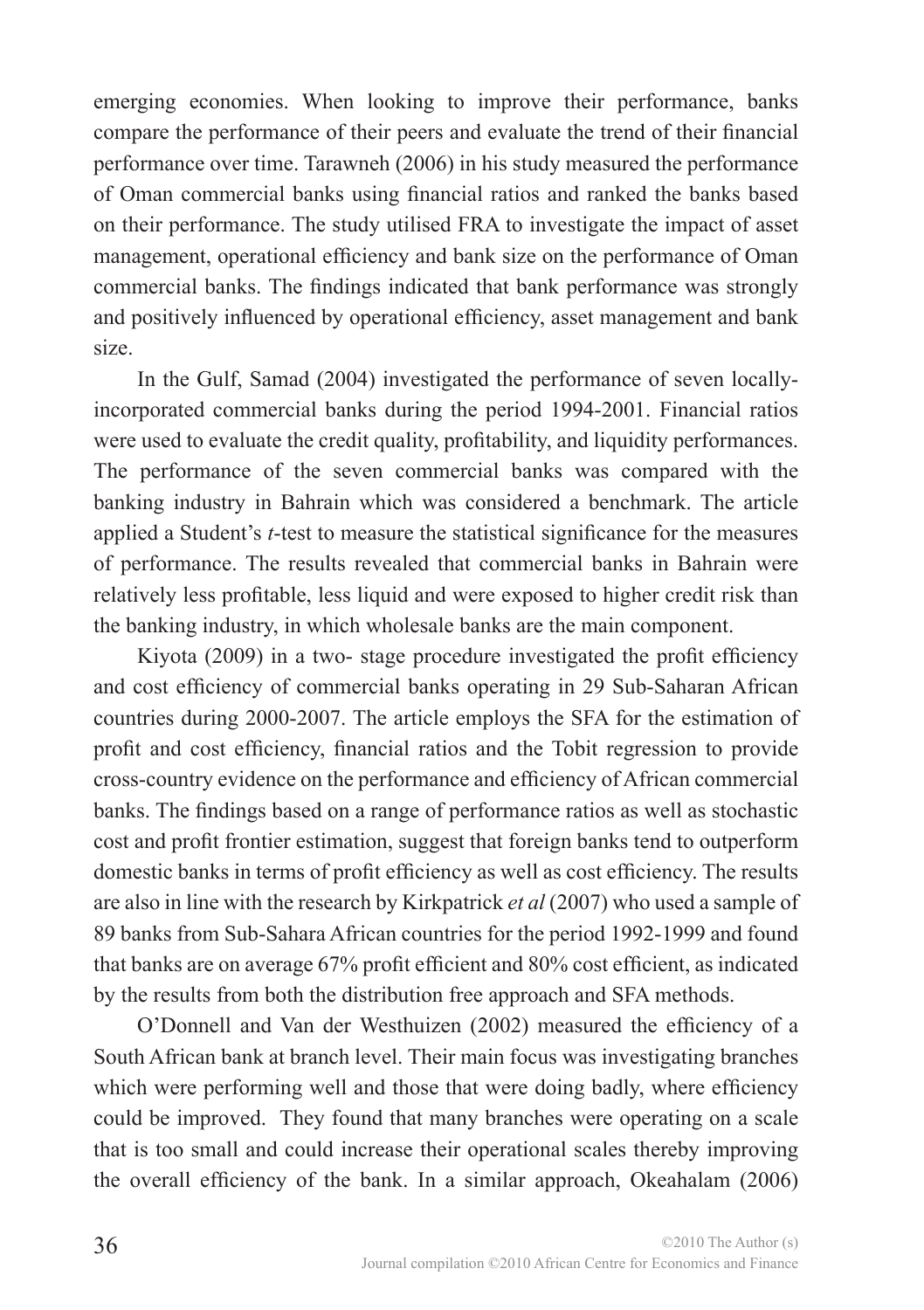used the Bayesian SFA to assess the production efficiency of 61 bank branches in nine provinces of South Africa. The findings of the study points to the fact that although every branch is operating at increasing returns to scale, the bank branches can reduce their cost by 17% if they improve the level of efficiency. Overall the article concludes that the bank branches are less efficient than they should be and could obtain cost reductions by increasing output.

 Further, Oberholzer and Van der Westhuizen (2004) investigated the efficiency and profitability of ten banking regional offices of one of South Africa's larger banks. This study demonstrates how conventional profitability and efficiency analyses can be used in conjunction with DEA. Although their study concentrated on banking regions, their findings confirm those of Yeh (1996) that DEA results as an efficiency measure have a relationship with both profitability and efficiency ratios. The conclusions were that there are significant relationships between conventional profitability and efficiency measures and allocative, cost and scale efficiency and no significant relationship with technical efficiency.

Most of the above mentioned studies concentrated on branches of a single bank, one of the studies that investigated the entire South African banking sector is Cronje (2007) who employed the DEA method and a sample of 13 South African banks to provide a measure of the efficiency of the South African banks. His findings show that out of the 13 banks, the three largest banks are efficient and serve as a standard for the banks classified as inefficient. The fourth largest bank showed a slight inefficiency. Overall, seven banks were classified as inefficient and the article recommends target areas for the banks to improve their efficiencies with guidelines that bankers in inefficient banks could use to increase their sustainable profitability. The results of this study are in sharp contrast to studies in the UK where Drake (2001) and Webb (2003) found the larger banks less efficient. This difference could be attributed to the differences in operating environment as South Africa is an emerging economy with a different political and economic history where as UK is a developed country.

Another study that provides a brief but interesting account of bank performance was conducted by Ncube (2009) who uses the stochastic frontier model to analyse the cost and profit efficiency of four large and four small South African banks. The results of the study show that South African banks have significantly improved their cost efficiencies between 2000 and 2005 with the most cost efficient banks also being most profit efficient. However, efficiency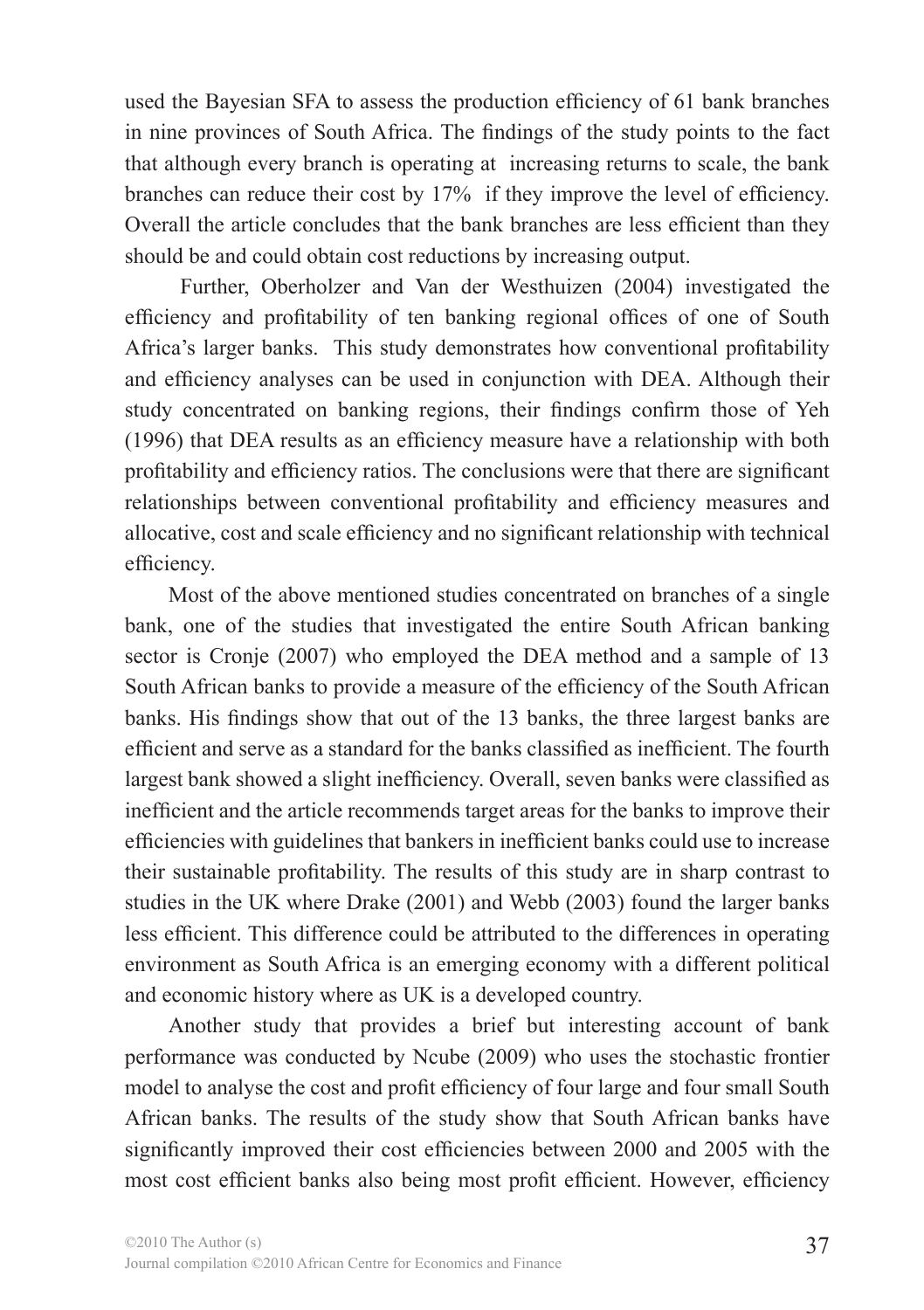gains on profitability over the same time period were found not to be significant.

#### **4. Methodology and Data**

This paper uses a descriptive financial ratio analysis to measure, describe and analyse the performance of commercial banks in South Africa during the period 2005-2009. Additionally, to examine whether the difference in performance of the banks in 2005-2006 is statistically different from that of 2008-2009 a student's *t*- test is employed to test the hypothesis that the means of the two periods are the same on the seven variables as detailed in section 4.1.

The following hypothesis has been tested:

 $H_{0}$ <sub> $\mu_1$ </sub> =  $\mu_2$ ,

Where  $\mu$ , is the mean for 2005-2006 and  $\mu$ , is the mean for 2008-2009. Inferences about the hypothesis are made by looking at test statistics and critical values associated with the mean. If *P*-value  $\leq \alpha$ , reject the null hypothesis. If *P*-value  $> \alpha$ , do not reject the null hypothesis. The results of the test are to be handled with caution as there are very few observations and the statistical tool might not be very effective when the sample is small.

The selection of the FRA method for this study is motivated by the fact that from the review of past studies on banking in South Africa and to the researchers' knowledge, no researcher has used FRA to measure the performance of commercial banks in South Africa during 2005-2009. Authors Oberholzer and Van der Westhuizen (2004) used the method in measuring branch performance however, the authors concentrated on branches of a single large bank. The main advantage of FRA is its ability and effectiveness in distinguishing high performance banks from others and the fact that FRA compensates for disparities and controls for any size effect on the financial variables being studied (Samad, 2004). Additionally, financial ratios can be used to identify a bank's specific strengths and weaknesses as well as providing detailed information about bank profitability, liquidity and credit quality policies (Hempel *et al*, 1994: Dietrich, 1996). FRA permits a historical sketch of bank returns and risks which Hempel *et al*, (1994) suggests presents an opportunity to evaluate the past performance of the bank which is an important step for planning for future performance. Although accounting data in financial statements is subject to manipulation and financial statements are backward looking, they are the only detailed information available on the bank's overall activities (Sinkey, 2002). Furthermore, they are the only source of information for evaluating the management's potential to generate satisfactory returns in future.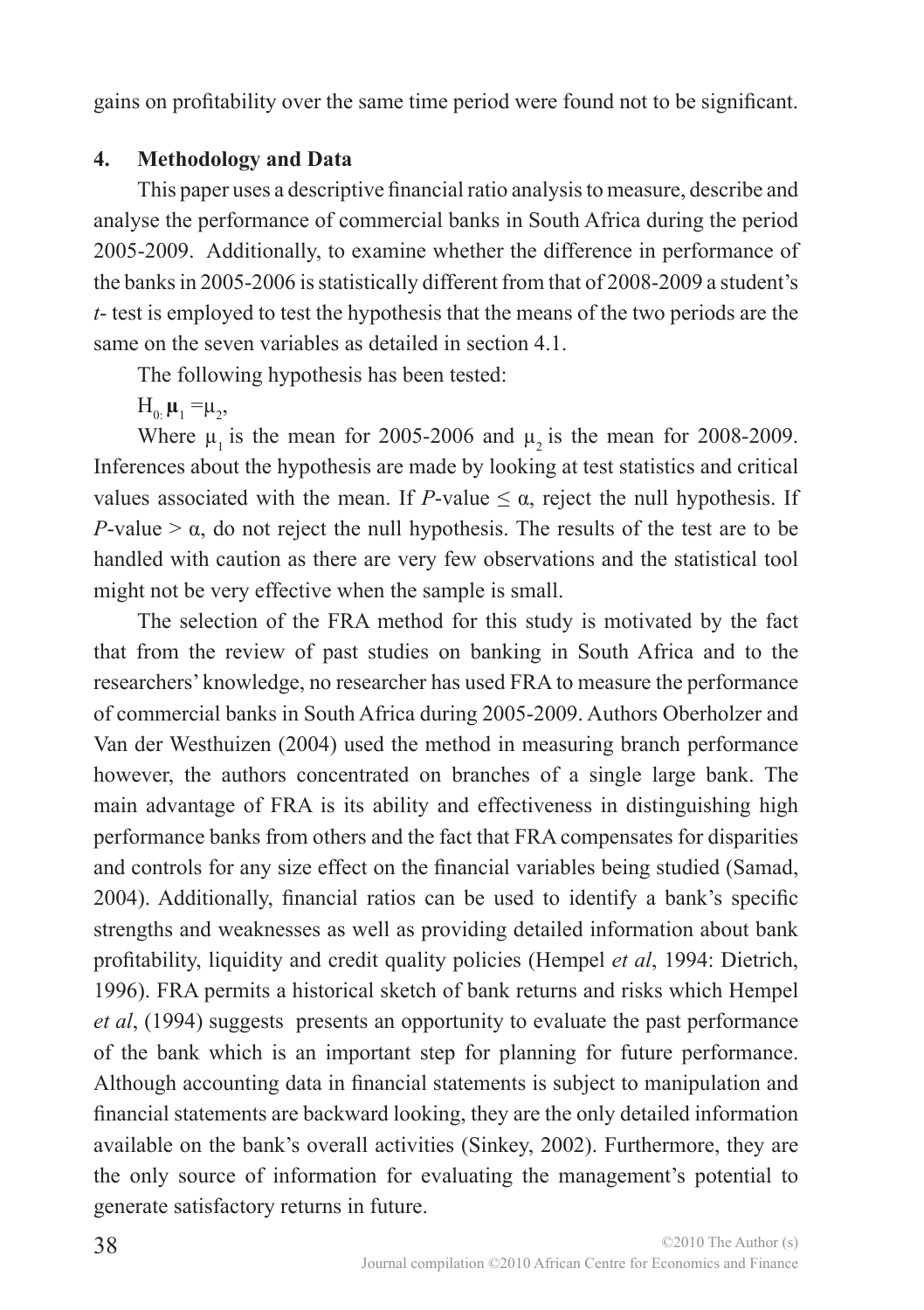The population for this research comprise of all the banks operating in South Africa between 2005 and 2009. A sample of the top five commercial banks was selected based on the value of their total assets at the end of the 2009 financial year end. These are the banks that dominate the sector with the top 4 banks controlling 84.6% of the total industry assets which makes them systemically important banks. The fact that all banks could not be included in the study constrains the validity of the study. However, only the five largest South African banks (FirstRand Bank, Absa, Nedbank, Standard Bank and Imperial bank2 ) offer a comprehensive variety of financial services right through South Africa, all the other banks are aimed at niche markets or confined to geographical operations. The data was obtained from Bankscope and the bank's financial statements and websites.

### *4.1 The Variables*

#### **A. Profitability Performance**

The most common measure of bank performance is profitability. Profitability is measured using the following criteria:

**Return on Assets (ROA) = net profit/total assets** shows the ability of management to acquire deposits at a reasonable cost and invest them in profitable investments (Ahmed, 2009). This ratio indicates how much net income is generated per £ of assets. The higher the ROA, the more the profitable the bank.

**Return on Equity (ROE) = net profit/ total equity.** ROE is the most important indicator of a bank's profitability and growth potential. It is the rate of return to shareholders or the percentage return on each £ of equity invested in the bank.

**Cost to Income Ratio (C/I) = total cost /total income** measures the income generated per £ cost. That is how expensive it is for the bank to produce a unit of output. The lower the C/I ratio, the better the performance of the bank.

### **B. Liquidity performance**

Liquidity indicates the ability of the bank to meet its financial obligations in a timely and effective manner. Samad (2004:36) states that ''*liquidity is the life and blood of a commercial bank***''. Financial liabilities are attracted through retail and wholesale distribution channels. Retail generated funding is**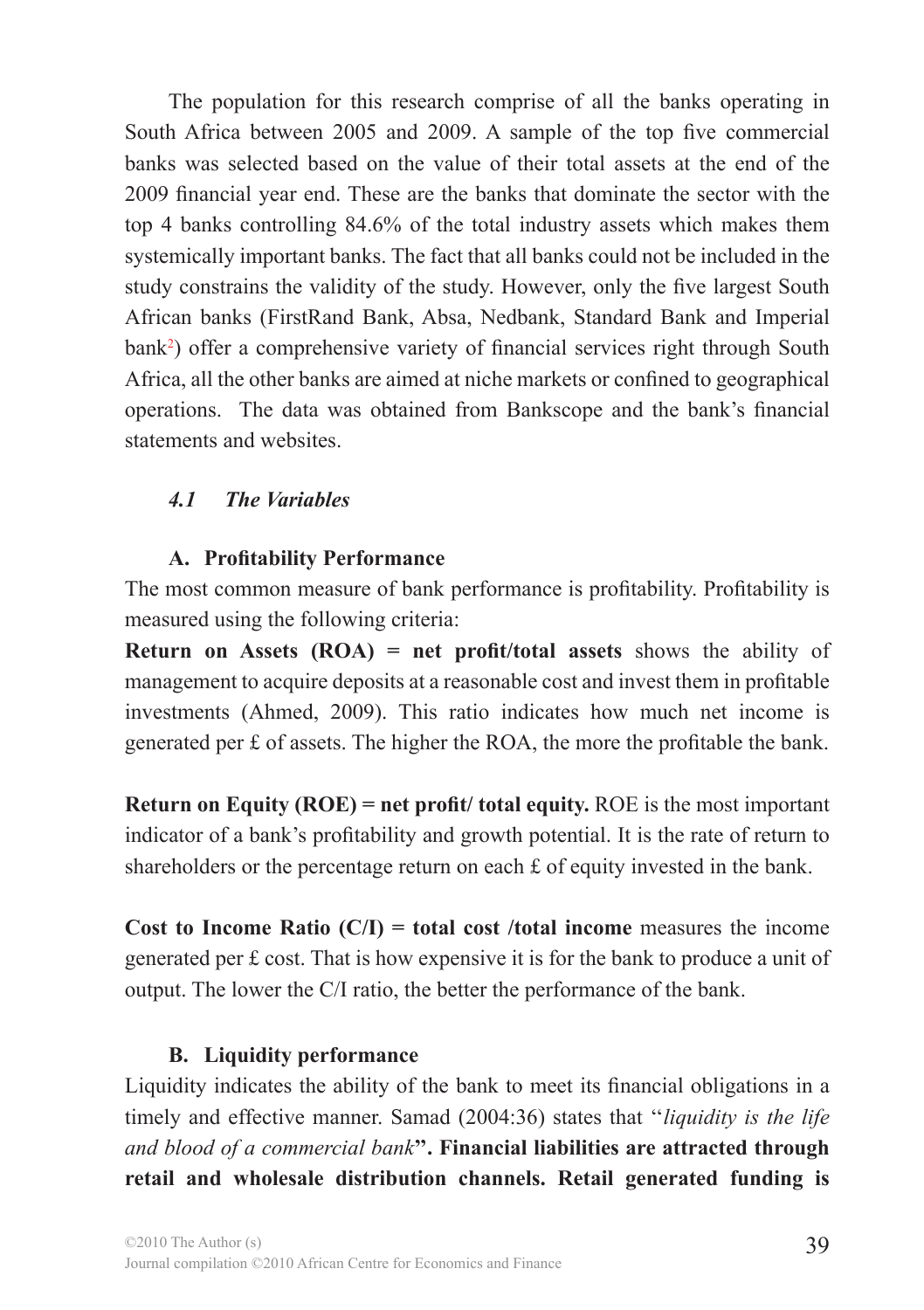**considered less interest elastic and more reliable than deposits attracted from wholesale distribution channels (**Thygerson, 1995). The following ratios are used to measure liquidity.

**Liquid assets to deposit-borrowing ratio (LADST) = liquid asset/customer deposit and short term borrowed funds**. This ratio indicates the percentage of short term obligations that could be met with the bank's liquid assets in the case of sudden withdrawals.

**Net Loans to total asset ratio (NLTA) = Net loans/total assets** NLTA measures the percentage of assets that is tied up in loans. The higher the ratio, the less liquid the bank is.

**Net loans to deposit and borrowing (NLDST) = Net loans/total deposits and short term borrowings.** This ratio indicates the percentage of the total deposits locked into non-liquid assets. A high figure denotes lower liquidity.

### **C. Asset Credit Quality (Credit Performance)**

While it is expected that banks would bear some bad loans and losses in their lending activities, one of the key objectives of the bank is to minimize such losses (Casu *et al*, 2006). Credit performance evaluates the risks associated with the bank's asset portfolio i.e. the quality of loans issued by the bank. Several ratios can be used for measuring credit quality however, not all information on the loans is always available. Non-performing loans is not available for all banks therefore this paper use the following ratio:

### **Loan loss reserve to gross loans (LRGL) = Loan loss reserve/gross loans**.

This ratio indicates the proportion of the total portfolio that has been set aside but not charged off. It is a reserve for losses expressed as a percentage of total loans.

### **5. Results**

This section presents and discusses the results.

### *5.1 Profitability Performance*

In banking the risk-reward trade off is constantly present. Risk taking generates higher expected earnings through various mechanisms. For example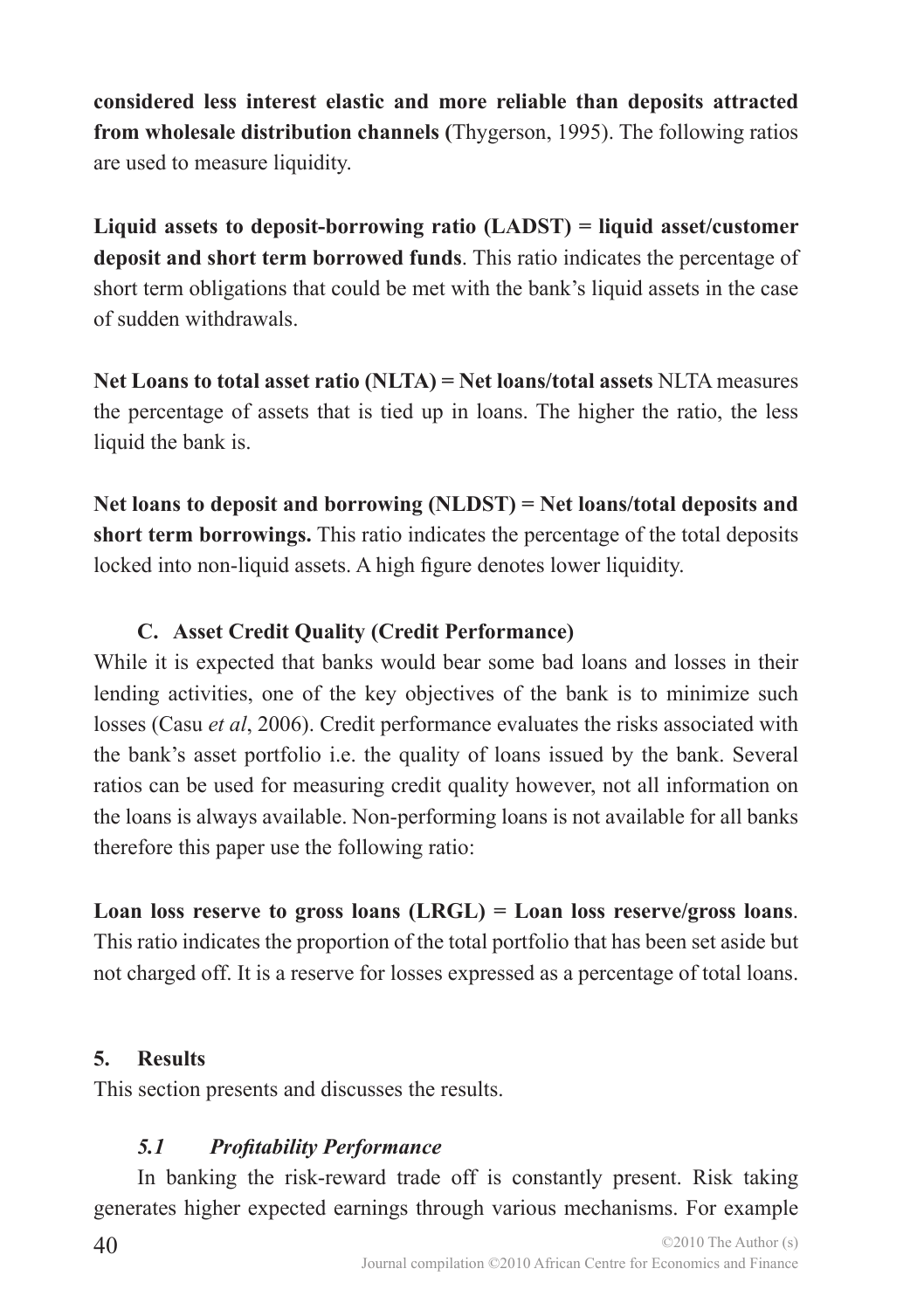granting high margin loans to risky customers may increase earnings in the short term but it also increases the credit risk profile and the probability of future losses (KPMG, 1998). Figure 1 shows the profitability performance of the South African commercial banking sector for the period 2005-2009. Profitability is measured in terms of ROA, ROE, and Cost-to-Income (C/I).



**Figure 1: Profitability Trend**

Figure 1 shows an increasing profitability trend from 2005 to 2006 with a slight decrease in 2007. Return on assets increased by 5.14 % from 1.36% in 2005 to 1.43% in 2006 before slightly falling to 1.40% in 2007. The SARB believes that the banks' profitability remained favourable during 2005-2006 due to strong asset growth as the total assets grew from R1, 474 billion in 2005 to R1, 847 billion in 2006 registering an increase of 25.3%. Loans and advances were the main contributors to the increase in assets mainly due to increase in mortgage loans. The higher ratios indicate a better prospective as the high net interest margin was feeding through greater net income thus boosting ROA and ROE.

 However, at the onset of the economic downturn bank performance deteriorated slightly. ROA decreased from 1.40% for the year 2007 to 1.17% in 2008 before finally settling on a low 0.80% for the year 2009, a consequence of the global financial crisis and a slowing down in the domestic economy. The downward trend is also reflected in the ROE, which decreased from 24.01% in 2007 to 20.33% in 2008 before drastically decreasing to 13.65% in 2009, reflecting a decline of 35.56%. The downward trend is attributable to a decrease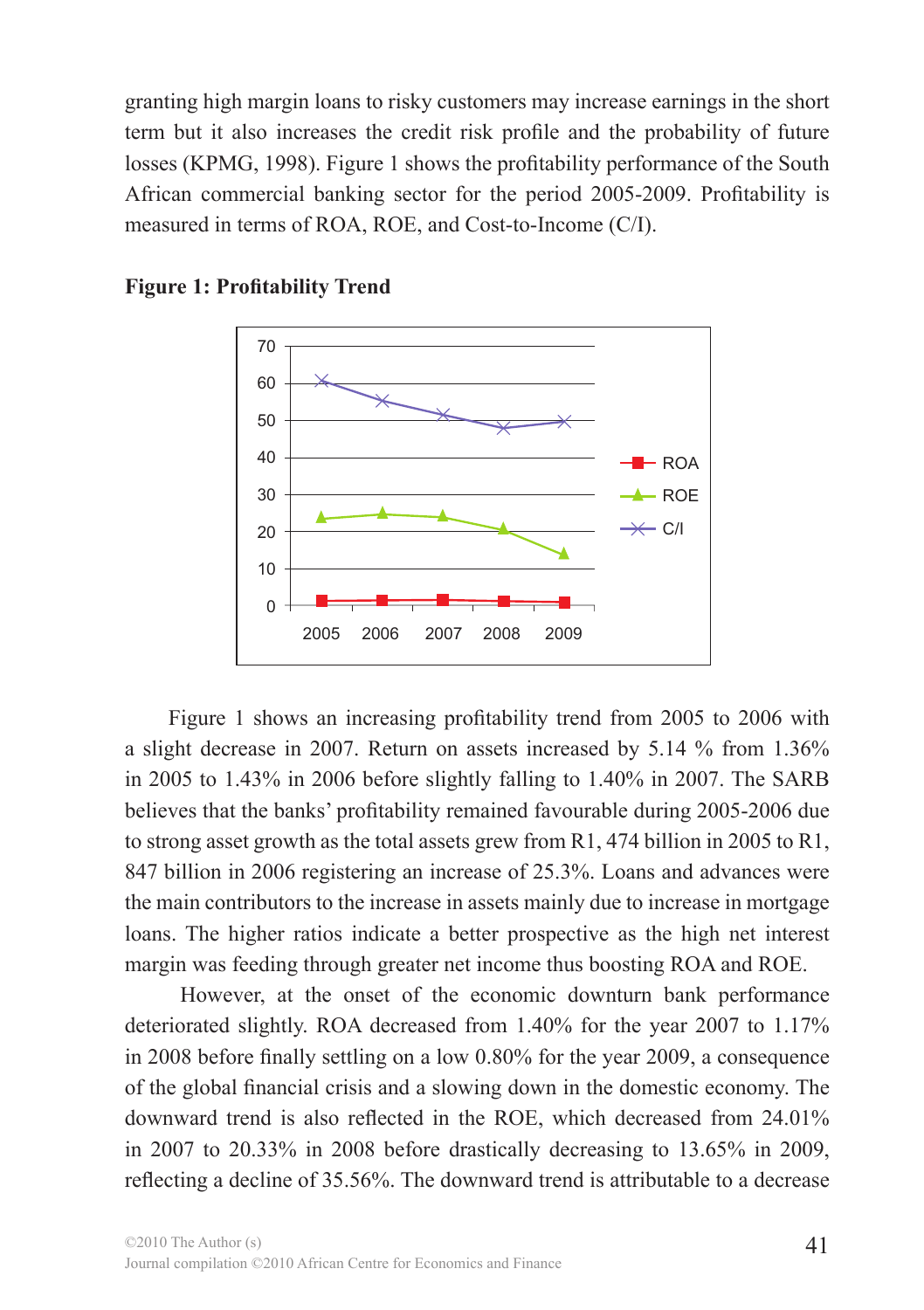in loans and advances to customers as well as increased credit impairments owing to defaults which negatively impacted profitability.

The trend reflected by ROA and ROE is also reflected in the cost to income ratio, which improved by 9.2% from 60.93 in 2005 to 55.32 in 2006 indicating better efficiency and profitability performance. The ratio continued to show signs of improvement, it strengthened by 6.79% from 51.53 in 2007 to 48.03 in 2008. The steady improvements in cost to income are mainly ascribed to increasing net income reported by the banks which rose by 63% from R 17813 million in 2005 to R 29038 million in 2006 consequent of the lower loan loss provisions and relatively lower operating expenses experienced by the large banks during that period. The decline in the C/I ratio is as a result of cost efficiency levels which Ncube (2009) in his study of efficiency levels in South African banks found to have significantly improved. However, from 2008 the C/I ratio continued to fall at a decreasing rate and eventually increased to 49.65 in 2009.

#### *5.2 Liquidity Performance*

Liquidity performance measures the ability to meet financial obligations as they become due and is crucial to the sustained viability of banking institutions. What began as credit concerns for the US sub-prime market developed into concerns in global credit markets with unknown financial exposures and potential losses (ABSA, 2009). The resultant uncertainty made financial market participants exceedingly risk averse, such that they were unwilling to invest in any markets or financial instruments other than 'safe havens'. This severely reduced the levels of liquidity in the global financial markets (SARB, 2009). South Africa was not immune to such developments and this is reflected in the liquidity ratios. South African banks rely on customer's deposits and their current balances with the South African Reserve bank for their liquidity. These banks are required to hold an average daily amount of liquid assets that shall not be less than 5% of adjusted liabilities<sup>3</sup>. Figure 2 shows the liquidity trend in terms of average net loan to total assets ratio (NLTA), net loan to deposit and short term borrowing ratio (NLDST), and liquid assets to deposits and short term borrowing ratio (LADST).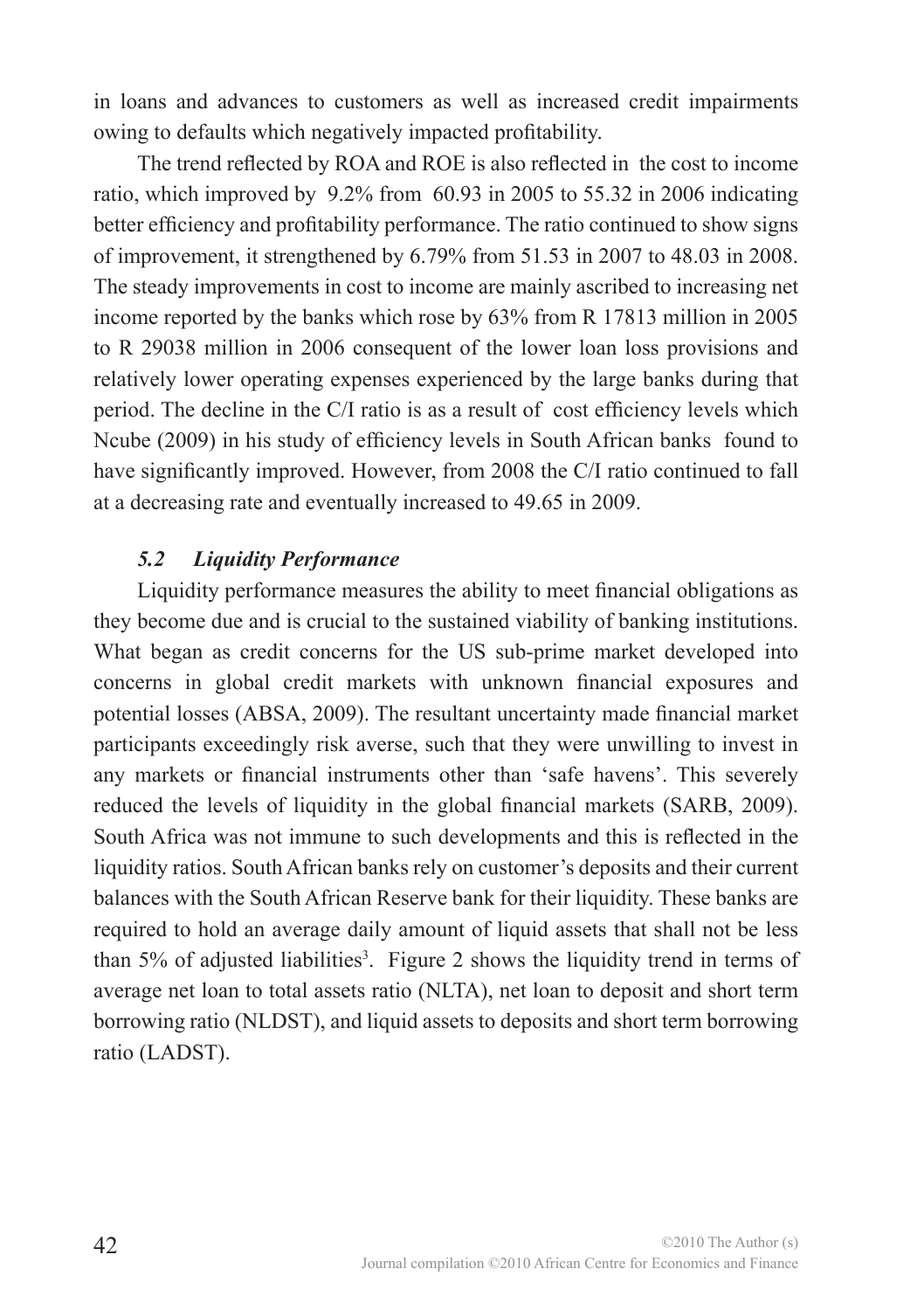#### **Figure 2: Liquidity Trend**



\*\* Imperial Bank data missing in NLDST and LADST for 2009 at the time of data collection

In as much as the ratio of net loans to total assets does not directly measure liquidity, it gives an indication of how much of the bank assets are tied into illiquid loans. From the trend displayed by Figure 2, NLTA increased by 2.84% from 73.00 in 2005 to 75.08 in 2006 and increased again to 76.48 in 2007 when favourable economic conditions and preparations for the World Cup 2010 increased the demand for loans from businesses and allowed banks to grow their loan portfolios. Loans to customers increased by 30% from R1, 005 billion in 2005 to R1, 285 billion in 2006 while total assets increased from R1, 474 billion in 2005 to R1, 847 billion in 2006 and increased by 21.67% to R2, 247 billion at the end of 2008.

In 2008 NLTA dropped to 72.94 before finally increasing again to 73.99 in 2009. The change in the trend signifies the slowing down in loans to customers and a continued increase in impaired loans leading to a decrease in net loans and in total assets which consequently decreased by 4.78% to R2, 673 billion at the end of 2009. Generally, a higher NLTA may indicate possible liquidity problems for banks in a tight credit market in the face of a large deposit withdrawal or in case of unexpected withdrawals. However, the increase in NLTA for the five banks did not pose any liquidity problems as South African banks could still access the cash reserves that they held in excess of the minimum requirement with the reserve bank

The LADST ratio has been gradually falling for the period under review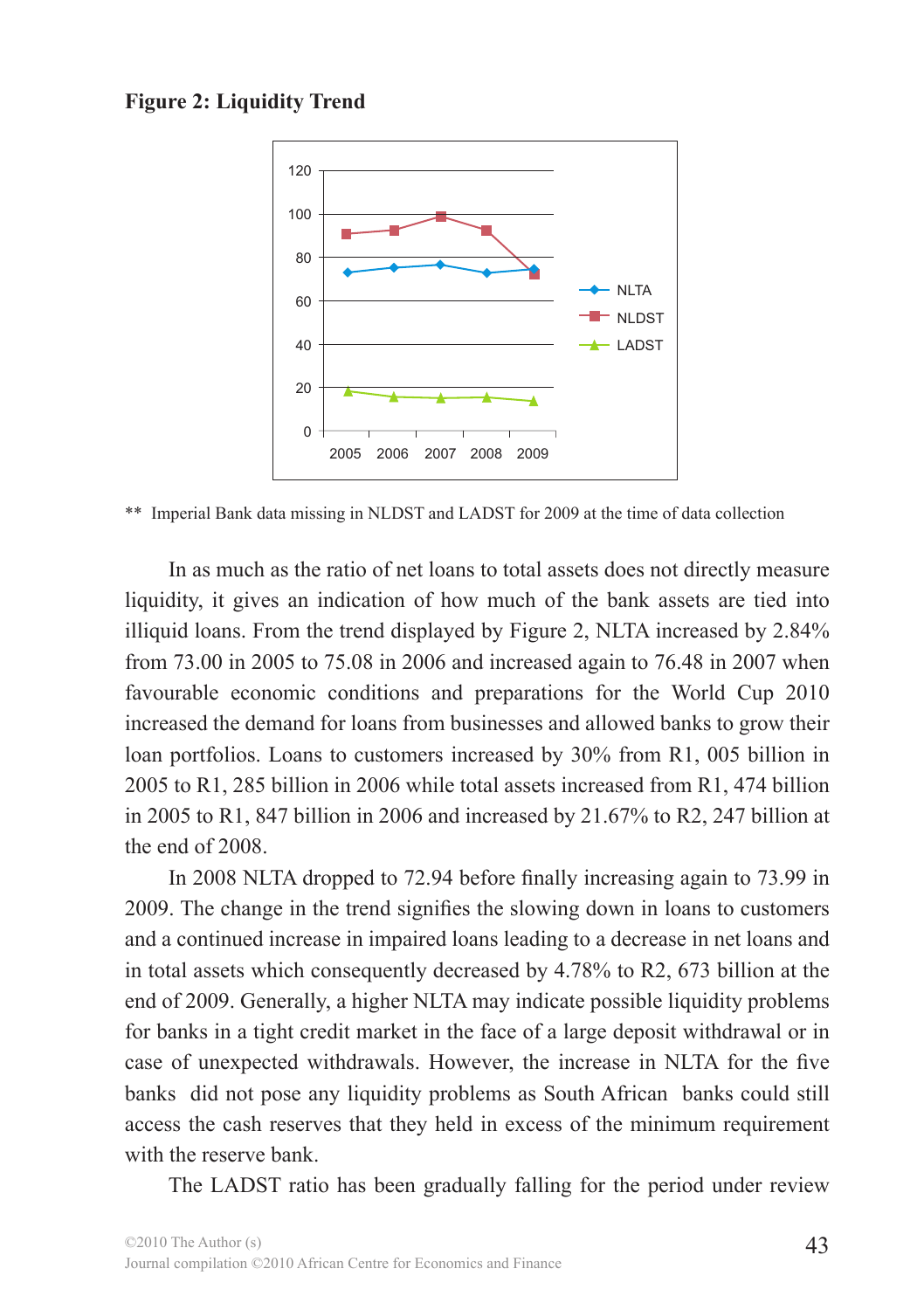indicating reduced liquidity for the banks. The ratio decrease by 14.56% from 18.06 in 2005 to 15.43 in 2006 indicating a fall in the amount of customer and short term funds that could be met if they were suddenly withdrawn. The ratio however slightly increased by 2.03% in 2008 as the amount of liquid assets held by the banks increased by 20% during 2009 as banks increased their investments in instruments qualifying as liquid assets (SARB, 2009). The ratio then decreased from 15.06 to 13.40 in 2009 indicating a further deterioration in liquidity. Therefore in as much as banks have been increasing their percentage of liquid assets that mainly consist of current accounts/reserves with the SARB and other banks, customer deposits and short term funding have also been increasing such that the overall trend continued to show reduced levels of liquidity.

NLDST followed a similar trend increasing by 2.16% from 88.02 in 2005 to 89.93 in 2006 and subsequently increasing by 8.55% to 97.62 in 2007. The increasing trend indicate deteriorating liquidity in the banking sector as more and more assets, customer deposits and short term funding are tied into loans which are classified as illiquid assets. The liquidity of the banks contracted most between the years 2006-2007 when the banks were aggressively increasing their loan portfolios during the country's preparation for World Cup 2010. The variation in the ratio from 2007 onwards is ascribed to changes in both loans to customers and changes in deposit and short term funding. The banks tightened lending standards later in 2008 in response to the global financial crisis such that credit expansion slipped by 2.6% from R1, 842 billion in 2008 to R1, 794 billion in 2009 eventually reaching very low levels and zero growth by the end of the year. The lower rate may also be attributed to a tighter monetary policy stance and the implementation of the stringent risk based lending criteria by the banks as a result of the introduction of the National Credit Act of 2007. While bank loans and advances contracted during 2009, the contraction in credit extension had both demand-side and supply-side elements (SARB, 2009). On the demand side, it would appear that households continued to be reluctant to incur more debt leading to a fall in demand for loans, while on the supply side lending standards have remained tight and led to the slowing down in the growth of loans and advances to customers.

Financial stability issues lie at the profitability-liquidity nexus therefore a decline in liquidity is associated with an increase in profitability, since low liquidity means larger percentage of assets and total deposits are tied with loans. Under normal circumstances rapid loan growth tend to result in higher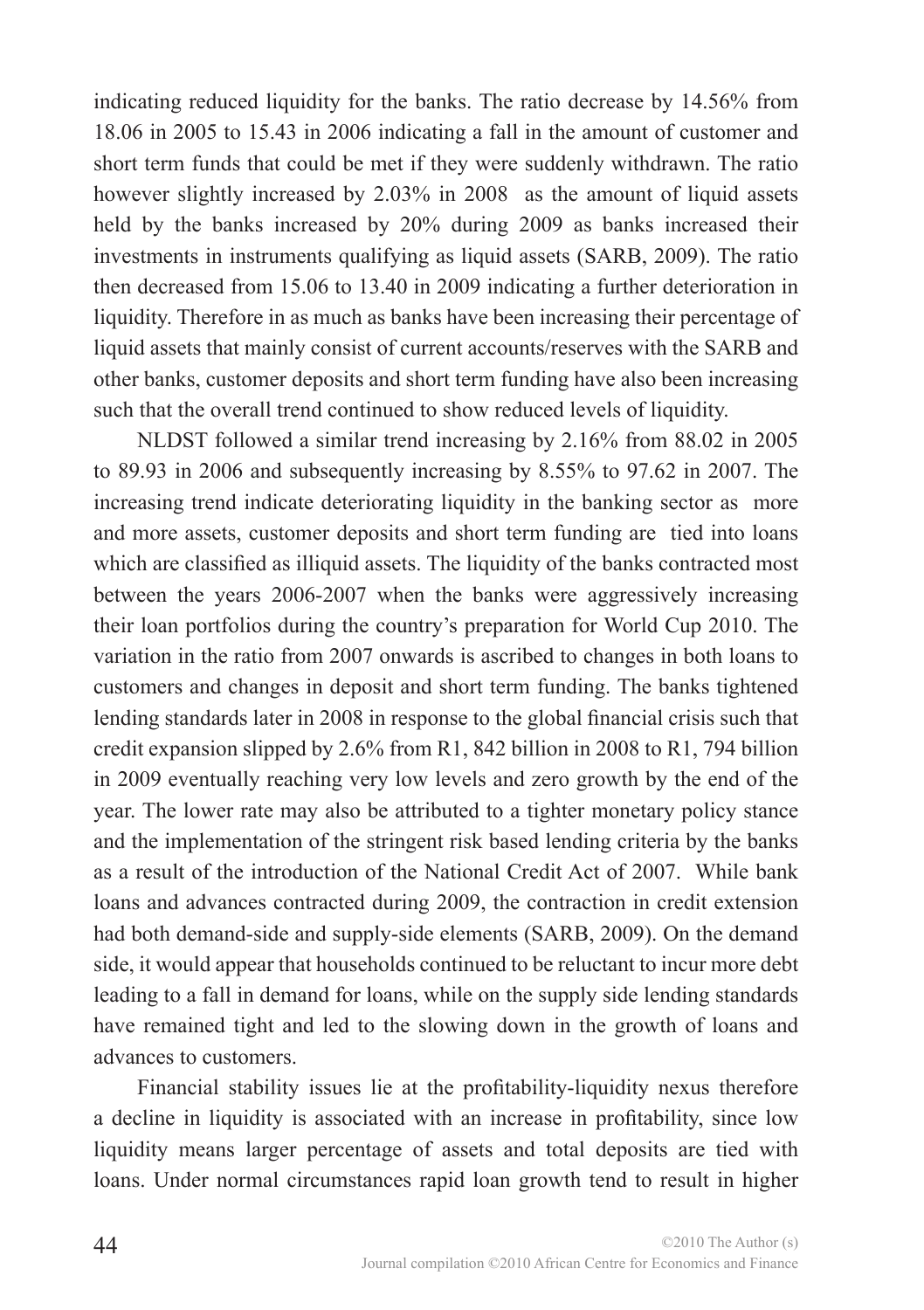returns and higher risks. However, Saunders and Cornett (2006) argue that rapid growth in assets (loans) than in deposits is indicative of banks using borrowed funds excessively. This seems to highlight the position of the South African commercial banks. There has been a growing trend in loans and advances to customers; however, this increase has not been met by an equal increase in customer deposits. This may then mean South African commercial banks have been turning to purchased liquidity in the form of money market instruments to fund the increase in loans. However, this remains uncertain as the data contained in Bankscope is not adequate to be able to back up the information with detailed ratios. Furthermore, a closer inspection of the balance sheets shows that retail deposits represent only about 25% of total deposits in the South African commercial banking system, while deposits with less than one year maturity represent close to 80% of total deposits (IMF, 2008).

It is therefore worth noting that as a result of the above mentioned issues concerning the composition of the deposits, the South African banking system faces long-standing structural risks rooted in the sector's reliance on short-term wholesale deposits. The IMF has recommended that the SARB explore ways to reduce the risks associated with the banks' reliance on short term wholesale deposits. One of the recommendations is implementing a deposit insurance system to counter such risks and provide the added benefit of inducing household saving to migrate from unguaranteed liquid financial instruments to competing bank deposits, thus strengthening the retail base of banks*.*

### *5.3 Asset Credit Quality (Credit Performance)*

Credit performance is concerned with the examination of the risk associated with a bank's asset portfolio. Figure 3 shows a fairly stable trend in the loan reserve to gross loans ratio between 2005 and 2007. However, 2008-2009 shows a significant deterioration in the credit quality. The ratio registered a decline of 12% from 1.83 to 1.61 during 2005-2006 before slightly increasing from 1.61 to 1.68 in 2007. The slight improvement was due to continued growth in loans to customers as well as growth in non performing loans which continued on a downward trend.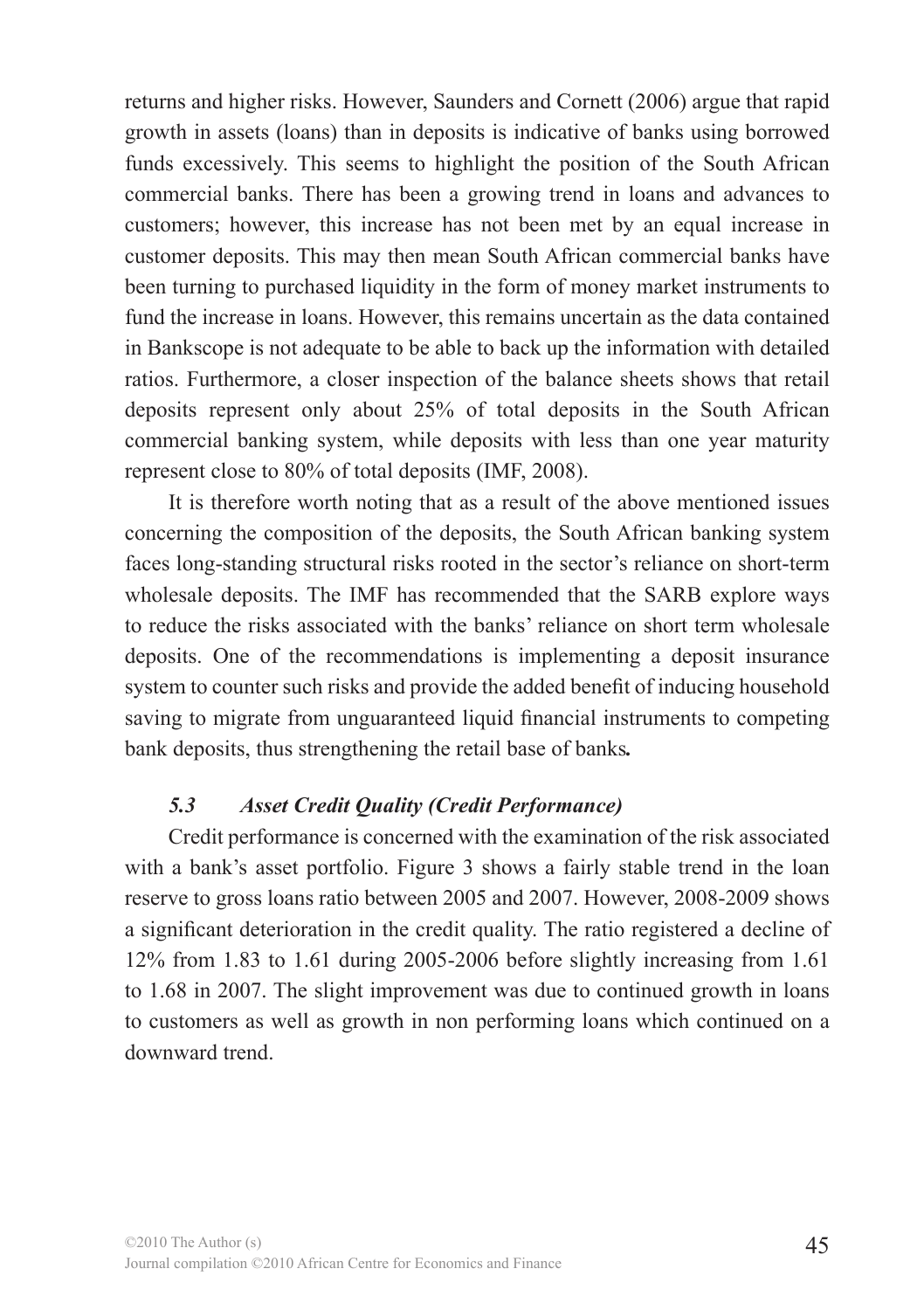



Data for imperial bank for LRGL for 2009 was missing at the time of data collection

The loan portfolio deteriorated in 2008-2009 as the ratio increased by 8.33% from 1.92 in 2008 to 2.08 in 2009. Credit risk ratios increased during 2008 indicating the deterioration of the quality of the loan portfolio as compared to 2005. For the period 2008 to 2009 nonperforming loans and advances increased from 2.8% in July 2008, to 5.5 % in August 2009, as a result of the crisis and the period was also marked by an increase in credit losses in line with the tougher market conditions. This is because the banks were more exposed to increased credit risk as risky loans given during the 2005-2006 period began to go bad and the banks reported higher charge off or additional provision for loan losses. Hence South Africa's banks are facing increased credit risk, especially in their home loan portfolios, in the face of record household indebtedness and a mounting debt service burden.

Overall, although risk appetites were adjusted in line with challenging economic conditions and caution was exercised with regard to lending, the operating environment continued to be under pressure during 2009 as evidenced by increased credit impairments and resultant lower profitability levels. This resulted in the quality of the loan portfolio sharply deteriorating during 2008- 2009.

#### **Hypothesis Testing**

To examine whether the difference in performance of the banks in 2005-2006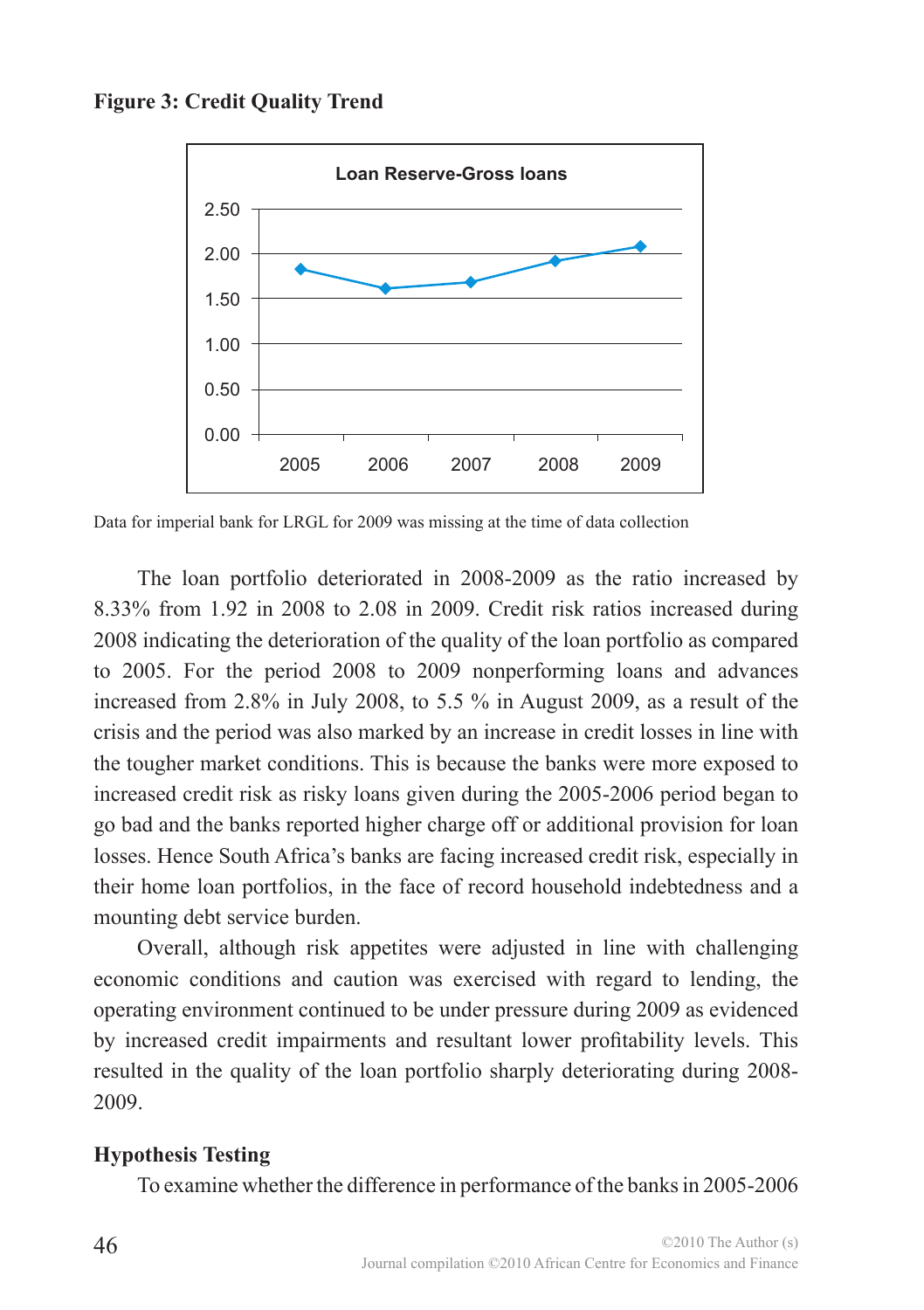is statistically different from that of 2008-2009 a student's *t*- test is employed to test the hypothesis that the means of the two periods are the same on the seven variables. The table below provides a summary of a student's *t-* test results for the two periods under review.

|                |              | Mean<br>2005-2006 | Mean<br>2008-2009 | P value | Decision |
|----------------|--------------|-------------------|-------------------|---------|----------|
| Profitability  | <b>ROA</b>   | 1.395             | 0.986             | 0.006   | Reject   |
|                | <b>ROE</b>   | 24.149            | 16.99             | 0.009   | Reject   |
|                | C/I          | 58.125            | 48.842            | 0.0009  | Reject   |
| Liquidity      | NLTA         | 74.04             | 73.465            | 0.666   | Accept   |
|                | <b>NLDST</b> | 91.686            | 82.319            | 0.391   | Accept   |
|                | <b>LADST</b> | 16.746            | 14.226            | 0.207   | Accept   |
| Credit quality | <b>LRGR</b>  | 1.719             | 1.997             | 0.542   | Accept   |

Table 2: Student's T- Test Results

With regard to profitability, ROA and ROE shows banks performed better in the period 2005-2006 compared to 2008-2009. As shown in Table 2, the mean for ROA was 1.395 for 2005-2006 compared to the 0.986 for 2008-2009. ROE shows a similar trend with the mean for 2005-2006 being 24.149 compared to 16.99 for 2008-2009. This indicates that the banks significantly progressed in profitability during 2005-2006. The P- values for ROA and ROE are 0.006 and 0.009 respectively, therefore the differences between the performances for the two periods are statistically significant as the P-values are below 0.05 and therefore the null hypothesis has to be rejected leading to the conclusion that profitability deteriorated during 2008-2009. The C/I ratio shows a similar trend, the difference in the C/I means is statistically significant at 95% confidence level as the P-value is 0.0009 and therefore less than 0.05 the null hypothesis is therefore rejected. However, in terms of C/I ratio an improved bank performance is highlighted for the period 2008-2009 as opposed to ROA and ROE which showed better performance for 2005-2006.

Liquidity levels have been falling as a result of the financial crisis. However, the null hypothesis of equality of means for the two different time periods cannot be rejected for NLTA and NLDST as the P-values are 0.666 and 0.391 respectively. This implies that statistically, there is no significant difference between the liquidity performance of the banks in the two periods in terms of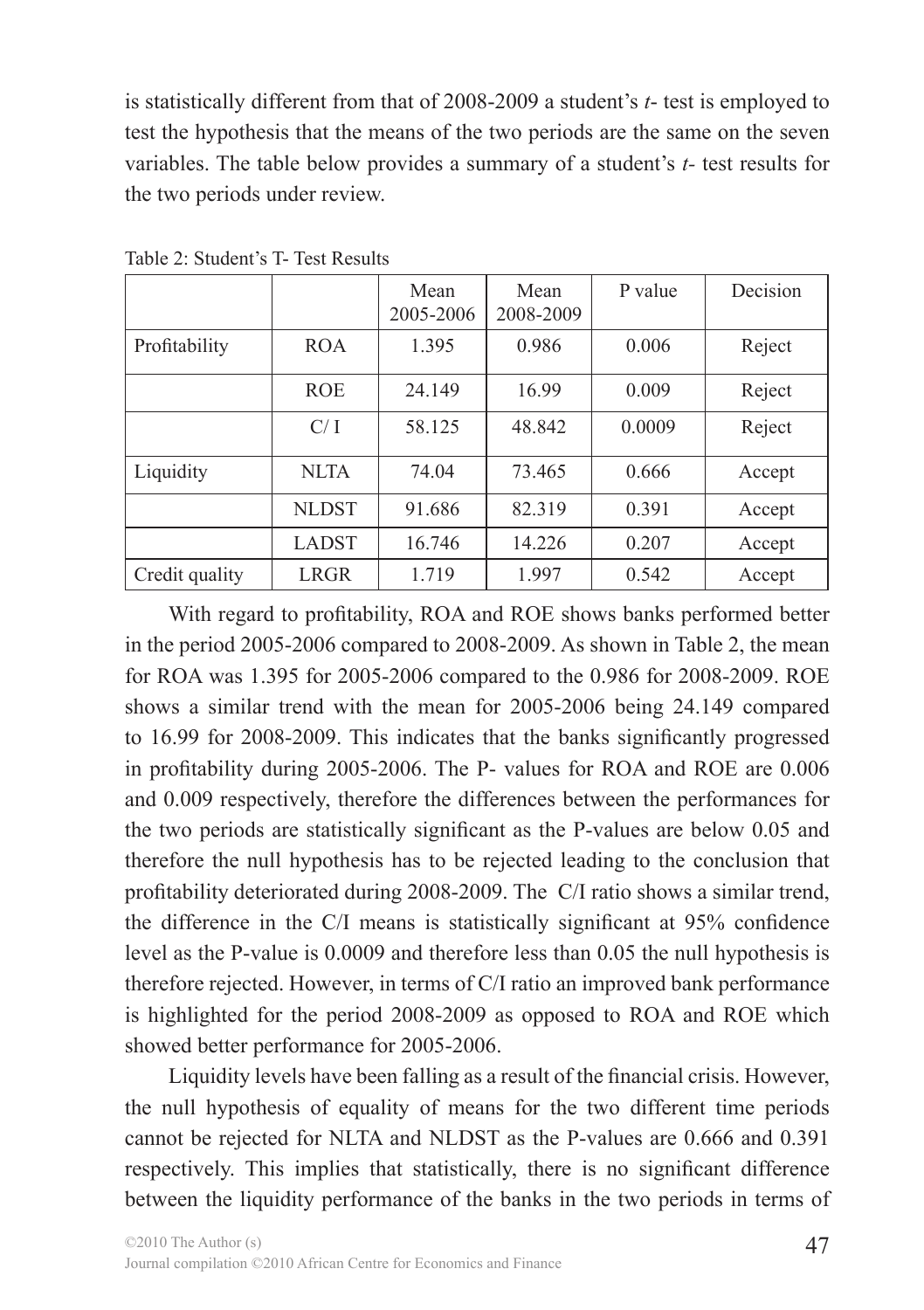NLTA and NLDST. The means for the LADST shows a different trend with the mean for 2005-2006 being 16.746 while the one for 2008-2009 is 14.226. This indicates that banks have been more liquid in 2005-2006 compared to 2008-2009 in terms of LADST. However, with the P-value being 0.207, the differences are not statistically significant. The improved liquidity is a consequence of more stringent lending procedure and tightening of credit extension procedures in response to the financial crisis.

With respect to credit quality the mean for loan reserve to gross loan ratio is 1.719 for 2005-2006 and 1.997 for 2008-2009 indicating that the loan portfolio deteriorated in 2008-2009. However, the difference is not statistically significant as the P-value is 0.542. Therefore, the null hypothesis cannot be rejected.

From the results of the student *t*-test, it can be argued that despite the financial turmoil that engulfed the global economy and affected financial institutions around the world, statistically significant differences were only observed in profitability performance of the South African commercial banks. On the contrary, no significant differences were observed between the overall performances of the commercial banks in South Africa during the two periods in terms of liquidity and credit quality. This is supported by the null hypothesis of the equality of the means being accepted on liquidity and credit quality and rejected on all three profitability ratios. Although the student's t-test is showing a mixture of results on the overall performance, the overall results are consistent with recent literature (See Baxter, 2008; Mminele, 2009) and shows that South Africa side-stepped the worst of the crisis and has been resilient to the global financial crisis. This is mainly because South African commercial banks had no direct exposure to the sub-prime mortgage market, while the banks' international franchises had very limited exposure (SARB, 2009).

### **6. Summary and Conclusion**

This paper measured the performance of South Africa's commercial banking sector over the period 2005-2009. The results indicate that the overall bank performance in terms of profitability, liquidity, and credit quality has been improving since 2005 up to and including 2007. Banks increased the size of their loan portfolios during the period as the country prepared for World Cup 2010. Although the banks aggressively increased their loan portfolios, sound and effective credit risk management policies have been in place so that the lending behaviour could still be contained. This is reflected in the downward trend in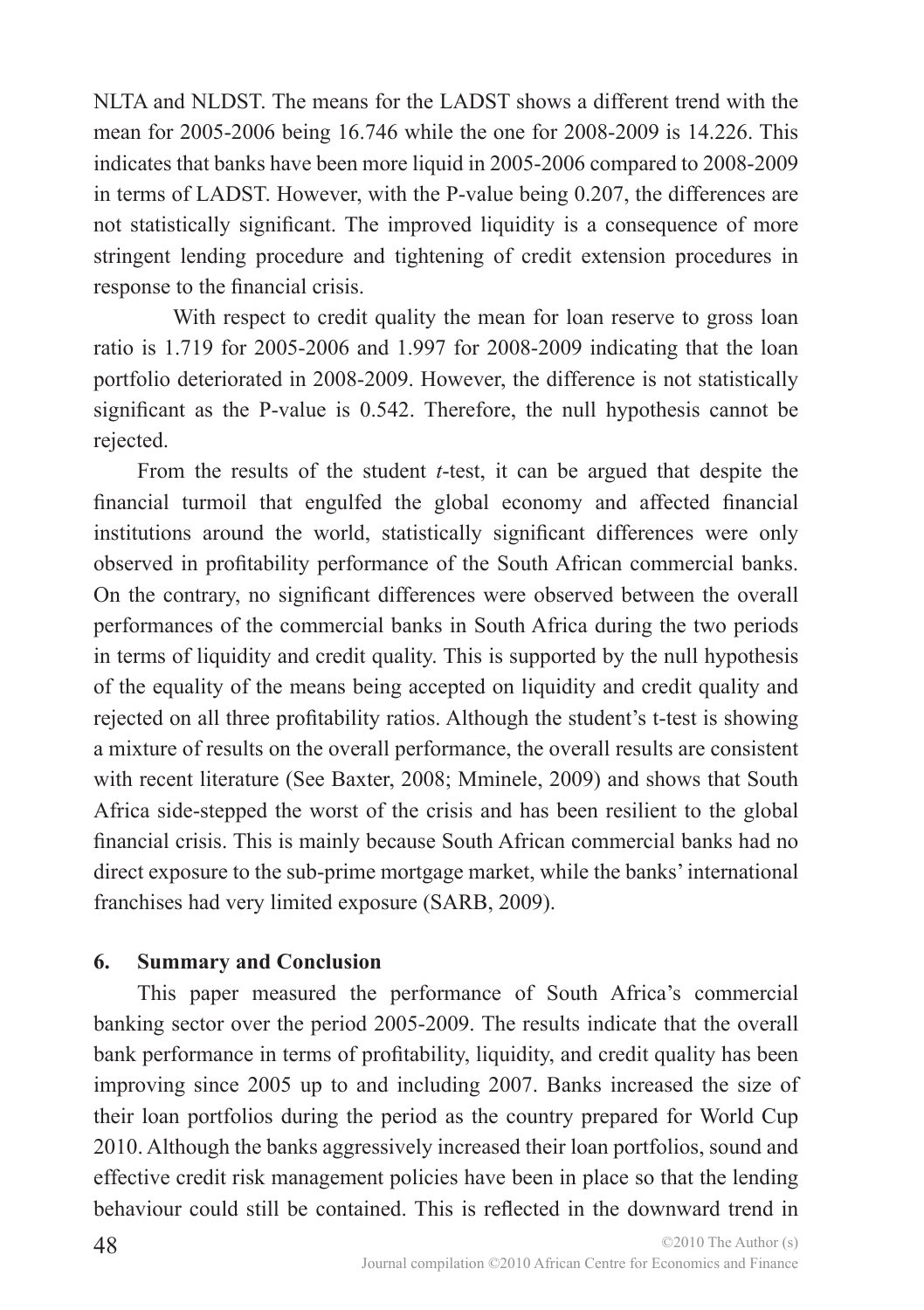nonperforming loans. However, bank performance deteriorated during 2008- 2009 as the banks' operating environment deteriorated due to the global financial crisis and a slowing economy. The analysis has also uncovered that the illiquidity levels in the South African commercial banks has reached extreme levels. This is exacerbated by the banks' dependence on wholesale markets and the fact that deposits with less than one year maturity represent close to 80% of total deposits. Despite these alarming features, South African banks have managed to continue with their normal day to day business during the global financial crisis. South African banks' low leverage, high profitability, and limited exposure to foreign assets and funding allowed them to remain liquid and well-capitalized; obviating any need for extraordinary liquidity or state support.

We also found significant differences in profitability performance for the period 2005-2006 and the period 2008-2009. The results indicate that profitability deteriorated during the later period. There might be several reasons for the significant deterioration in profitability. One of the reasons could be increasing bank operating costs and reduced incomes amid the global financial crisis. Furthermore in these recessionary times, when corporate and private clients find it hard to service their debts, the level of the provision for loan losses and bad debts increased. In contrast, no statistically significant differences were observed between bank performance during the two periods in terms of liquidity and credit quality. The comparable performance results in terms of liquidity and credit quality between these two periods may be as a result of the fact that South Africa entered the downturn with a sound macro/fiscal position, enabling aggressive counter-cyclical fiscal and monetary responses. Notwithstanding the turmoil experienced in international financial markets and the domestic cyclical economic developments during 2008-2009, the South African banking system remained stable; banks were adequately capitalised and profitable. South African banks remained in a sound position weathering the global financial storm, as they benefited from limited exposure to foreign currency debt and the fact that assets at the epicentre of the crisis were minimal in South Africa (SARB, 2008).

### **Notes:**

# 1.http://web.worldbank.org/WBSITE/EXTERNAL/COUNTRIES/ AFRICAEXT/SOUTHAFRICAEXTN

2. Investec Bank has been omitted from the sample as it is an investment bank rather than a commercial bank. Capitec Bank, Teba Bank and African bank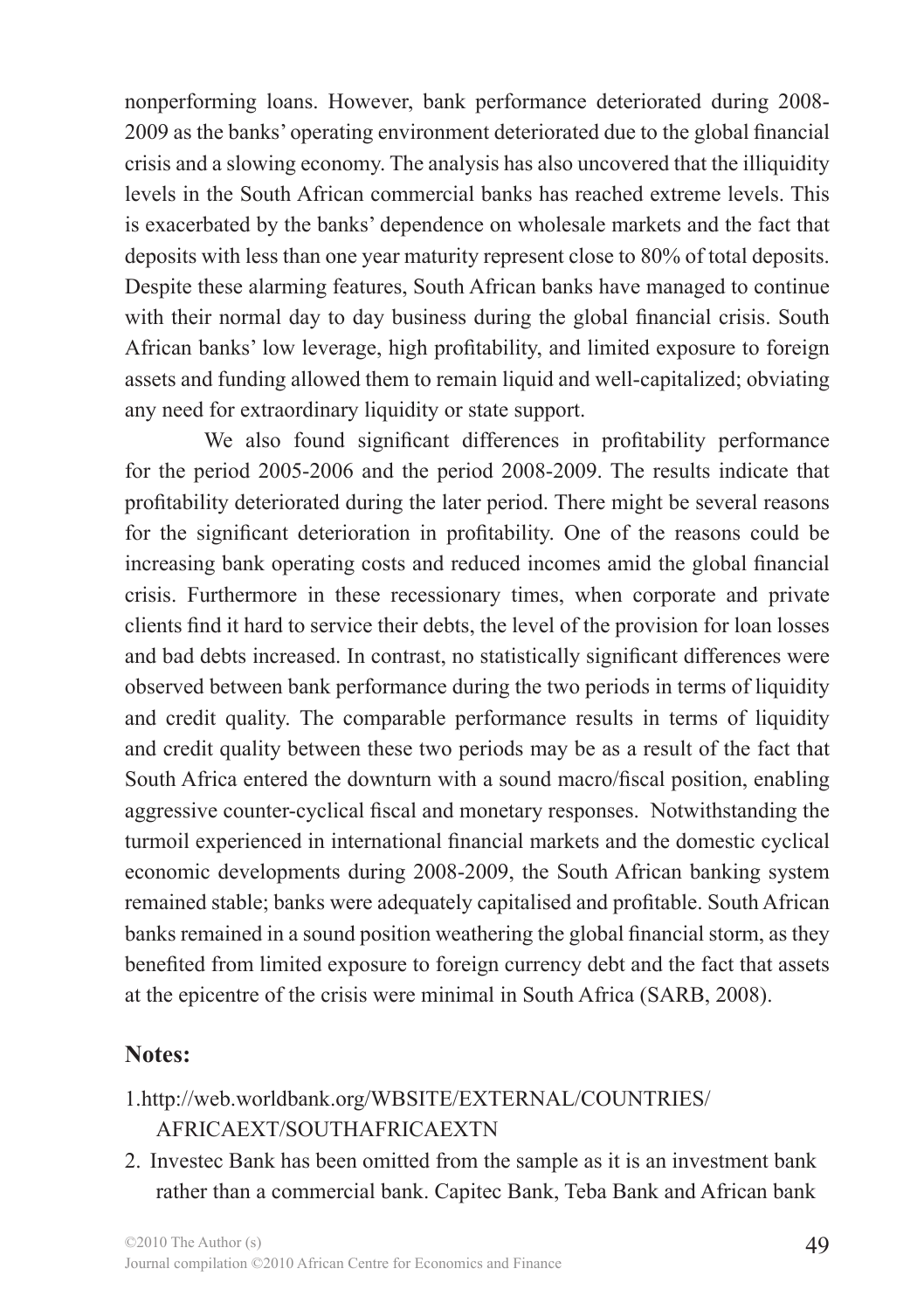have been excluded on the basis that they are micro financing institutions with different profiles from the five banks in the sample.

3. Adjusted liabilities' refers to total liabilities reduced by (1) funding received from head office or from other branches within the same group; and (2) amounts owing by banks, branches and mutual banks in South Africa.

### **References**

- Ahmed, M., B. (2009). Measuring the Performance of Islamic Banks by Adapting Conventional Ratios German University in Cairo Faculty of Management Technology Working Paper No. 16 pp 1-26.
- Baxter, R. (2008). The global economic crisis and its impact on South Africa and the country's mining industry South African Reserve bank conference papers [Online] Available at:
- http://www.reservebank.co.za/internet/publication.nsf/WCEV/498F27F900B18 F27422576010035EE92/?opendocument [Accessed 14 June 2010]
- Berger, A.N. and Humphrey, D.B. (1997). Efficiency of financial institutions: international survey and directions for future research. *European Journal of Operational Research*, Vol 98, pp.175-212.
- Brand, A (2009). *Lagos is not Lehman*'– The Differentiated Impact of the Global Financial Crisis on Emerging Markets and Developing Countries. *University of Economics, Prague, Publishing house* 1st Edition Volume 2 pp. 73-103.
- BUREU VAN DIJK (2009). Bankscope Database.
- Calem, P. and Carlino, G. (1991) The Concentration/Conduct Relationship in Bank

Deposit Markets, *Review of Economics and Statistics* 73 pp. 268-76.

- Casu, B., Molyneux, P. And Girardone, C. (2006). *Introduction to Banking,* Prentice Hall/ Financial Times, London.
- Cronje, T. (2007). Assessing the relative efficiency management of South African banks. *Management Dynamics* 16 pp 11-23.
- Dietrich, J. (1996). Financial Services and Financial Institutions: Value Creation in Theory and Practice Prentice Hall.
- Drake, L. (2001). Efficiency and productivity change in UK banking. *Applied Financial Economics* 11, pp 557-571.
- Gilbert, E., Calitz, E., Plessis, S., (2009). Prudential regulation, its international background and the performance of the banks a critical review of the South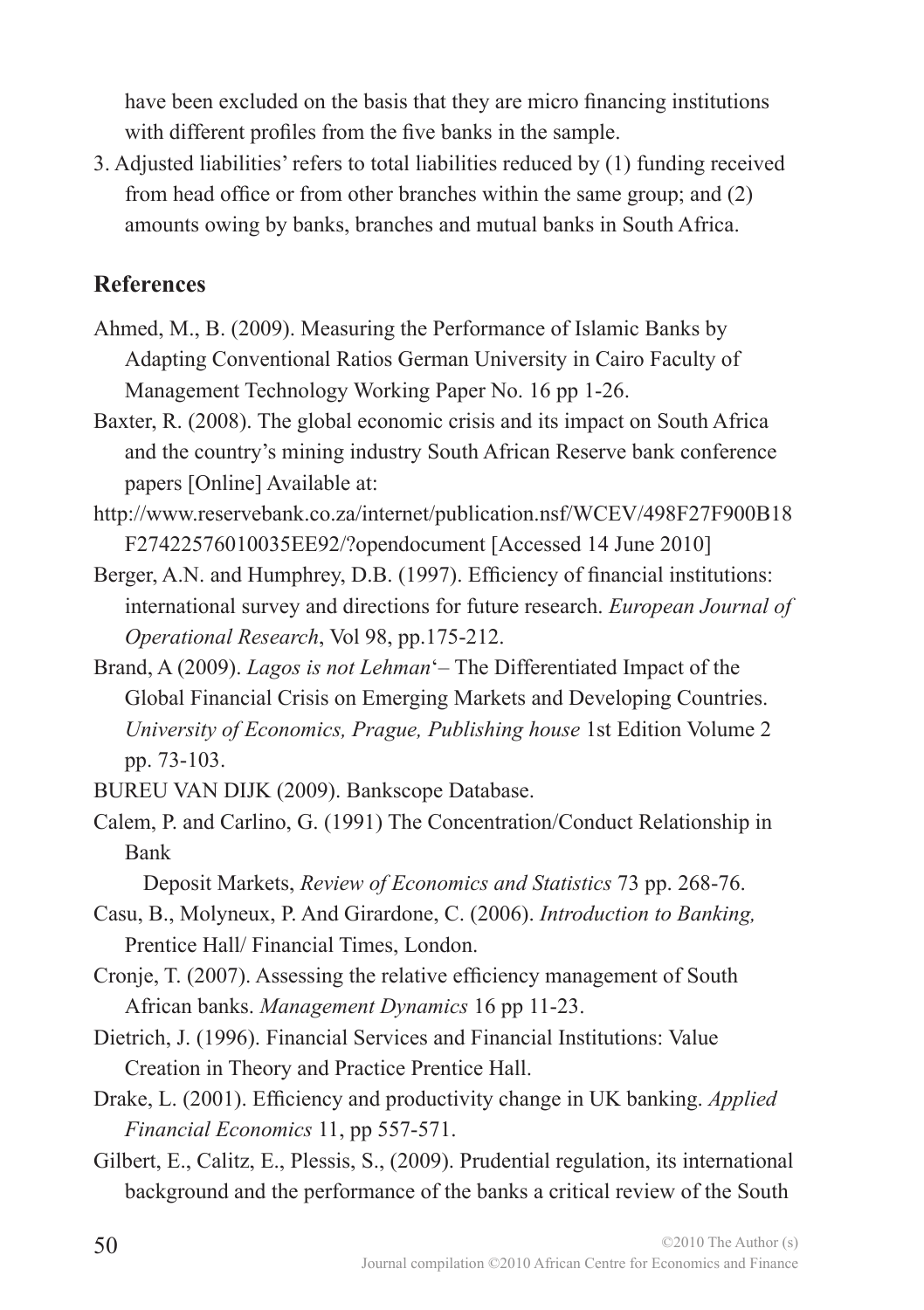African environment since 1970. *Economic History of Developing Regions*  $24$  (2), pp  $43 - 81$ .

- Greenberg, B. J., & Simbanegavi, W. (2009). Testing for completion in South Africa Banking Sector Unpublished Manuscript.
- Halkos, G. and Salamouris, D. (2004). Efficiency measurement of the Greek commercial banks with the use of financial ratios: a data envelope analysis approach. *Management Accounting Research* 15 (2), pp 201- 224.
- Hempel, G., Simonson, D., and Coleman, A. (1994). *Bank Management: Text and Cases*. 4th Edition, John Wiley & Sons, Inc.
- IMF (2008). South Africa: Financial System Stability Assessment. *IMF Country Report No. 08/349* [Online] Available on http://www.imf.org/ external/pubs/ft/scr/2008/cr08349.pdf [Accessed 19 July 2010]
- Kirkpatrick, C., Murinde, V. and Tefula, M. (2007).The measurement and determinants of x-inefficiency in commercial banks in Sub-Saharan Africa. *European Journal of Finance* 14 (7) 2, pp 625-639.
- Kiyota, H. (2009).*Efficiency of Commercial Banks in Sub-Saharan Africa: A Comparative Analysis of Domestic and Foreign Banks.* A paper prepared for the CSAE conference 2009 on "Economic Development in Africa**"** held at the University of Oxford.
- KPMG (1998). Bank margins and related profitability in South Africa **A study.**  [Online], Available on: http://www.scribd.com/doc/14752909/Banking-Ass-KPMG-Study-Bank-Margins [Accessed 01 August 2010].
- Lacewell, S., K. (2003). Do Efficient Institutions Score Well Using Ratio Analysis? An Examination Of Commercial Banks in The 1990s. *Journal of Commercial Banking and Finance* 2, pp 17-33.
- Mboweni, T., .T (2004). *The South African banking sector an overview of the past 10 years.*Address by Governor of the South African Reserve Bank, at the Year-end media cocktail function, Johannesburg, 14 December 2004.
- Mminele A.D (2009). Recent economic developments in South Africa: Citigroup Global Issues Seminar Istanbul 4 October 2009 [Online] Available on http://www.bis.org/review/r091008d.pdf [Accessed 10 August 2010].
- Murinde, V. (2009). Global Financial Crisis: Implications for Africa's Financial System, paper prepared for the European Development Report (ERD) 2009 Conference on "*Financial markets adverse shocks and policy responses in fragile countries"*, 21-23 May, Accra, Ghana.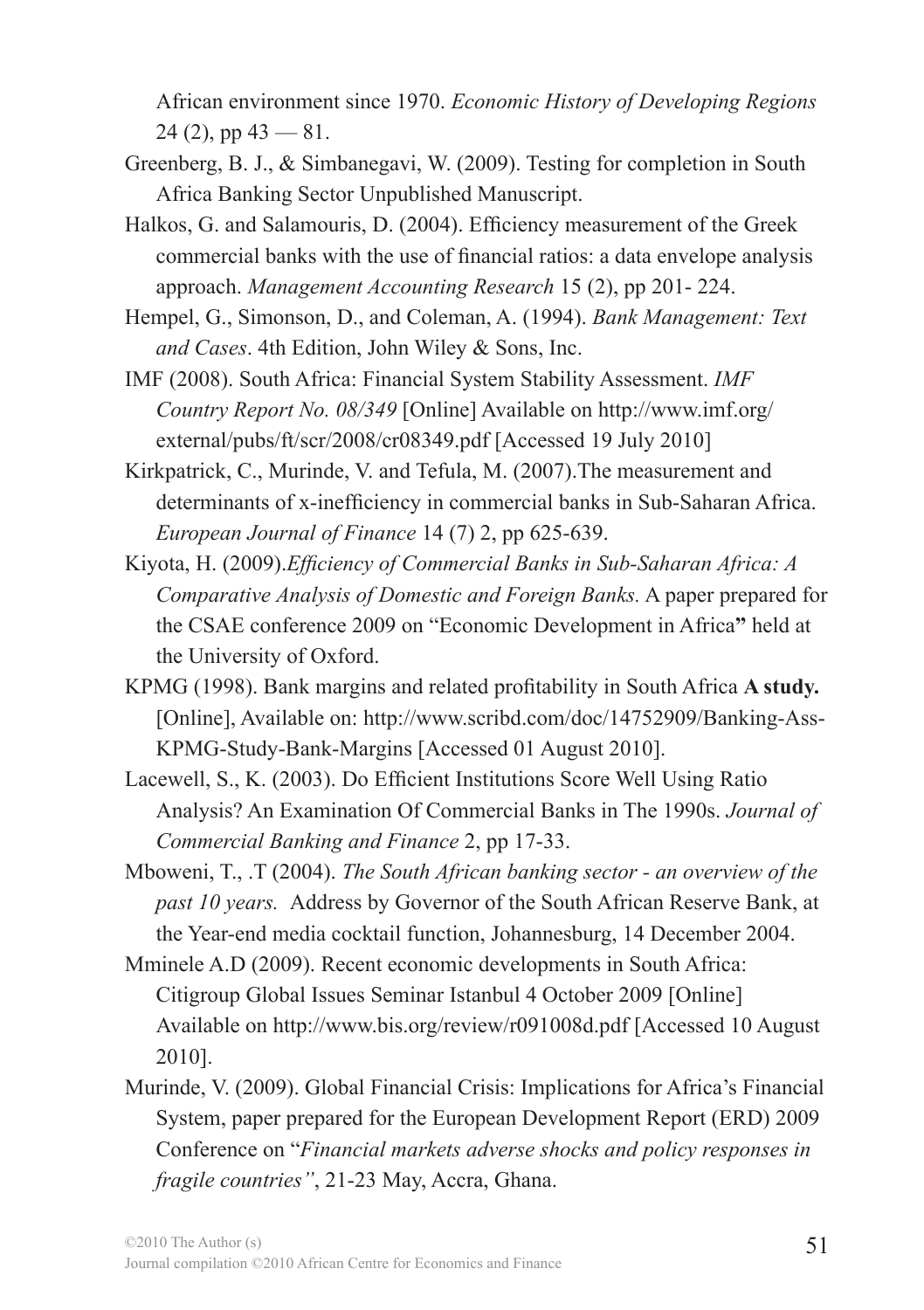- Napier, M. (2006). Provision for Financial Services in South Africa in Liberalisation and universal access to basic services: telecommunications, Water and Sanitation, Financial Services, and Electricity OECD policy studies and The World Bank Published by: OECD Publishing.
- Ncube, M. (2009). Efficiency of the Banking Sector in South Africa, *African Economic Conference 2009* Fostering Development in an Era of Financial and Economic Crises, Addis Ababa.
- Oberholzer, M. and Van der Westhuizen, G. (2004**).** An Empirical Study on Measuring Efficiency and Profitability of Bank Regions *Meditari Accountancy Research* 12 (1), pp 165–178.
- O'Donnell, C.J. and van der Westhuizen, G. (2002). Regional comparisons of banking performance in South Africa. *The South African Journal of Economics* 70 (3), pp 485-518.
- Okeahalam, C., C. (2006). Production costs and efficiency in the South African banking sector: a stochastic analysis. *International Review of Applied Economics* 20, pp 103–23.
- Ramanathan, R. (2007). Performance of Banks in Countries of the Gulf Cooperation Council. *International Journal of Productivity and Performance Management* 56 (2), pp 137-154.
- Ramcharan, R. (2009). Sound Policies Shield South Africa from Worst of Recession. *IMF African Department* IMF survey magazines: countries and regions survey.
- Rossouw, J. (2009). South African Reserve Bank History, functions and institutional structure SARB [Online] Available on http://www.reservebank. co.za [Accessed 08 June 2010].
- Samad, A. (2004). Bahrain Commercial Bank's Performance during 1994-2001. *Credit and Financial Management Review* 10(1) pp 33-40.
- Saunders, A and Cornett, M., M. (2006). *Financial institutions management: a risk management approach* 5<sup>th</sup> Edition McGraw-Hill.
- Seiford, L., M and Zhu, J (1999). Profitability and Marketability of the Top 55 U.S. Commercial Banks *Management Science* 45 (9), pp 1270-1288.
- Sinkey, J. (2002). *Commercial Bank Financial Management: In the Financial-Services Industry* 6<sup>th</sup> Edition Prentice Hall, Upper Saddle River, NJ.
- South African Reserve Bank (2008). *Financial Stability Review*, Pretoria: South African Reserve Bank. [Online] available on http://www.reservebank.co.za/ [accessed 15 June 2010].